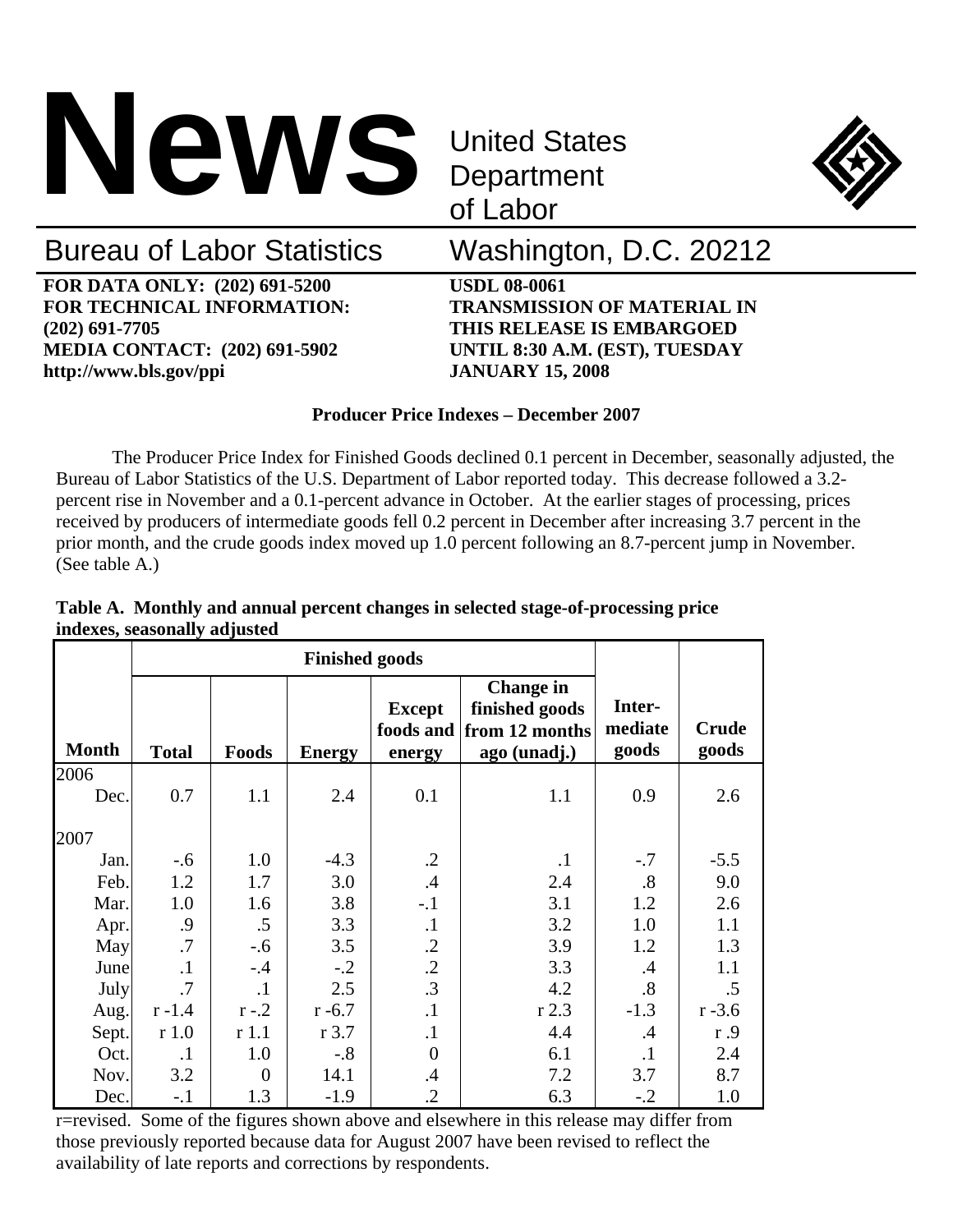The downturn in prices for finished goods was led by the index for energy goods, which dropped 1.9 percent in December after climbing 14.1 percent in November. Prices for finished goods other than foods and energy rose 0.2 percent in December compared with a 0.4-percent advance in the preceding month. By contrast, partially offsetting the downturn in the finished goods index, prices for finished consumer foods increased 1.3 percent following no change in November.

 Before seasonal adjustment, the Producer Price Index for Finished Goods declined 0.4 percent in December to 170.6 (1982 = 100). In 2007, finished goods prices moved up 6.3 percent compared with a 1.1percent advance in 2006. This faster rate of increase in 2007 is attributable to food and energy prices. The index for finished energy goods surged 18.4 percent in 2007 after falling 2.0 percent a year earlier, and prices for finished consumer foods jumped 7.4 percent following a 1.7-percent rise in 2006. Alternatively, the index for finished goods other than foods and energy advanced 2.0 percent in 2007, the same as in the preceding year. At the earlier stages of processing, prices received by manufacturers of intermediate goods climbed 6.8 percent in 2007 after moving up 2.8 percent in the prior year, while the crude goods index jumped 20.6 percent following a 4.7-percent decrease in 2006. (See summary table below.)

|                                              |      | Percentage change 12<br>months ended |      | Seasonally adjusted annual rate for |                       |           |          |
|----------------------------------------------|------|--------------------------------------|------|-------------------------------------|-----------------------|-----------|----------|
|                                              |      | December                             |      |                                     | $3$ months $3$ months | 3 months  | 3 months |
| Grouping                                     |      |                                      |      | ended                               | ended                 | ended     | ended    |
|                                              | 2005 | 2006                                 | 2007 | March                               | June                  | September | December |
|                                              |      |                                      |      | 2007                                | 2007                  | 2007      | 2007     |
| Finished goods                               | 5.4  | 1.1                                  | 6.3  | 6.9                                 | 6.5                   | 1.0       | 13.3     |
| Finished consumer foods                      | 1.7  | 1.7                                  | 7.4  | 18.7                                | $-1.7$                | 4.2       | 9.4      |
| Finished energy goods                        | 23.9 | $-2.0$                               | 18.4 | 10.0                                | 29.5                  | $-3.0$    | 51.9     |
| Finished goods less foods and energy         | 1.4  | 2.0                                  | 2.0  | 2.0                                 | 2.3                   | 1.7       | 2.2      |
| Finished consumer goods, excluding           |      |                                      |      |                                     |                       |           |          |
| foods and energy                             | 1.6  | 1.8                                  | 2.5  | 2.2                                 | 2.9                   | 2.1       | 2.8      |
| Capital equipment                            | 1.2  | 2.3                                  | 1.3  | 1.6                                 | 1.3                   | 1.1       | 1.3      |
| Intermediate materials, supplies, and        |      |                                      |      |                                     |                       |           |          |
| components                                   | 8.6  | 2.8                                  | 6.8  | 5.4                                 | 10.4                  | $-.5$     | 15.0     |
| Intermediate foods and feeds                 | 2.4  | 4.7                                  | 17.5 | 29.5                                | 11.7                  | 10.5      | 19.2     |
| Intermediate energy goods                    | 26.2 | $-3.3$                               | 18.6 | 16.3                                | 24.2                  | $-3.6$    | 55.3     |
| Intermediate materials less foods and energy | 4.8  | 4.5                                  | 3.3  | 1.7                                 | 6.9                   | $\Omega$  | 4.6      |
| Materials for nondurable manufacturing       | 8.9  | 1.2                                  | 13.0 | 8.1                                 | 21.3                  | 3.3       | 20.3     |
| Materials for durable manufacturing          | 5.9  | 12.5                                 | 1.6  | 2.2                                 | 19.5                  | $-11.6$   | $-1.5$   |
| Materials and components for construction    | 6.1  | 4.3                                  | 1.8  | 2.6                                 | 3.6                   | .6        | .4       |
| Crude materials for further processing       | 21.1 | $-4.7$                               | 20.6 | 25.1                                | 14.8                  | $-8.5$    | 59.6     |
| Foodstuffs and feedstuffs                    | 1.6  | 2.8                                  | 25.2 | 60.7                                | 12.6                  | 11.3      | 19.2     |
| Crude energy materials                       | 42.2 | $-15.7$                              | 17.2 | $-11.3$                             | 26.3                  | $-26.9$   | 129.5    |
| Crude nonfood materials less energy          | 5.2  | 17.0                                 | 16.8 | 60.1                                | $\overline{0}$        | 12.4      | 3.6      |

| Summary of December-to-December and 3-month seasonally adjusted annual rates for selected |  |  |
|-------------------------------------------------------------------------------------------|--|--|
| stages of processing                                                                      |  |  |

NOTE: Late reports and corrections by respondents may cause some indexes to change 4 months after original publication. In addition, seasonally adjusted indexes may be revised for 5 years due to the recalculation of seasonal factors each January.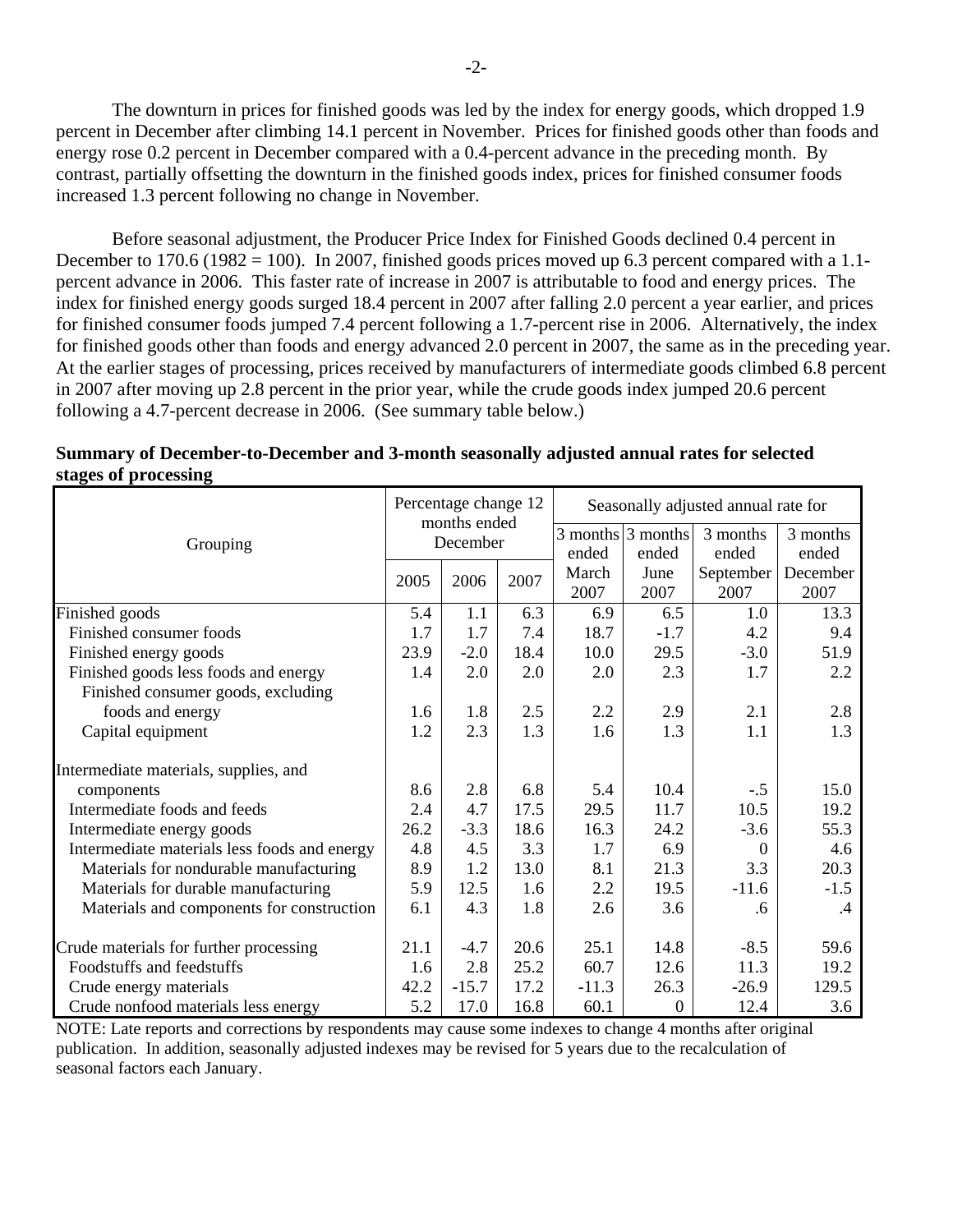### **Finished goods**

 The index for finished energy goods fell 1.9 percent in December after rising 14.1 percent in November. Leading this downturn, gasoline prices declined 4.8 percent in December following a 34.8-percent surge a month earlier. The indexes for home heating oil, diesel fuel, liquefied petroleum gas, asphalt, and kerosene also decreased after advancing in November. Prices for residential electric power moved up less in December than in the previous month. By contrast, partially counteracting the downturn in the index for finished energy goods, prices for residential natural gas fell 0.1 percent compared with a 5.2-percent drop in November. (See table 2.)

 The index for finished goods other than foods and energy increased 0.2 percent in December following a 0.4-percent rise in November. In December, higher prices for pharmaceutical preparations, cosmetics and other toilet preparations, civilian aircraft, commercial furniture, cigarettes, pet food, and floor coverings outweighed lower prices for passenger cars, light motor trucks, household furniture, and for x-ray and electromedical equipment.

 The index for finished consumer foods climbed 1.3 percent in December after no change in November. Prices for fresh and dry vegetables jumped 13.4 percent in December compared with a 13.2-percent drop in the preceding month. The indexes for beef and veal and for processed fruits and vegetables also turned up in December. Prices for fresh fruits and melons and for eggs for fresh use increased more than they had in November. By contrast, the index for processed turkeys fell 9.4 percent in December following an 8.7-percent rise in the prior month. Prices for pork and roasted coffee also decreased after advancing in November. The indexes for bakery products, finfish and shellfish, and processed young chickens increased at slower rates in December than they had a month earlier.

|              |                | <b>Intermediate goods</b> |                                      |                                                                             |           | Crude goods   |                                      |                                                                      |  |
|--------------|----------------|---------------------------|--------------------------------------|-----------------------------------------------------------------------------|-----------|---------------|--------------------------------------|----------------------------------------------------------------------|--|
| <b>Month</b> | Foods          | <b>Energy</b>             | <b>Except</b><br>foods and<br>energy | <b>Change in</b><br>intermediate<br>goods from<br>12 months<br>ago (unadj.) | Foods     | <b>Energy</b> | <b>Except</b><br>foods and<br>energy | <b>Change in</b><br>crude goods<br>from 12<br>months ago<br>(unadj.) |  |
| 2006         |                |                           |                                      |                                                                             |           |               |                                      |                                                                      |  |
| Dec.         | 1.2            | 3.9                       | 0.1                                  | 2.8                                                                         | $-0.1$    | 4.8           | 1.7                                  | $-4.7$                                                               |  |
| 2007         |                |                           |                                      |                                                                             |           |               |                                      |                                                                      |  |
| Jan.         | 1.8            | $-3.7$                    | $\theta$                             | 1.1                                                                         | 2.4       | $-15.3$       | 1.8                                  | $-9.5$                                                               |  |
| Feb.         | 3.0            | 3.5                       | $\overline{0}$                       | 2.2                                                                         | 7.4       | 14.3          | 2.9                                  | 7.7                                                                  |  |
| Mar.         | 1.8            | 4.2                       | $\cdot$ 4                            | 3.3                                                                         | 2.4       | $\cdot$ 3     | 7.4                                  | 13.3                                                                 |  |
| Apr.         | .9             | 1.4                       | .8                                   | 3.7                                                                         | 1.5       | .7            | 1.3                                  | 11.6                                                                 |  |
| May          | $\overline{0}$ | 3.8                       | .6                                   | 3.8                                                                         | 1.0       | 3.0           | $-1.3$                               | 11.3                                                                 |  |
| June         | 1.8            | $\cdot$ 3                 | $\cdot$                              | 3.6                                                                         | .5        | 2.3           | $\overline{0}$                       | 15.5                                                                 |  |
| July         | $\cdot$ 7      | 2.2                       | .4                                   | 4.2                                                                         | 1.9       | $-.5$         | .6                                   | 12.9                                                                 |  |
| Aug.         | r.3            | $r - 4.2$                 | $r - 4$                              | 2.4                                                                         | $r - 1.6$ | $r - 6.3$     | r.4                                  | $r$ 6.1                                                              |  |
| Sept.        | r1.5           | r1.2                      | $\cdot$ 1                            | 4.2                                                                         | 2.4       | $r - 8$       | $r$ 2.0                              | 11.4                                                                 |  |
| Oct.         | 1.0            | $-.1$                     | $\cdot$                              | 5.6                                                                         | $-1.8$    | 5.9           | 1.4                                  | 25.7                                                                 |  |
| Nov.         | 1.2            | 13.3                      | 1.0                                  | 8.1                                                                         | 2.0       | 17.0          | $-.5$                                | 22.4                                                                 |  |
| Dec.         | 2.2            | $-1.4$                    | $\overline{0}$                       | 6.8                                                                         | 4.3       | $-.7$         | $\overline{0}$                       | 20.6                                                                 |  |

**Table B. Monthly and annual percent changes in selected price indexes for intermediate goods and crude goods, seasonally adjusted**

r=revised. Some of the figures shown above and elsewhere in this release may differ from those previously reported because data for August 2007 have been revised to reflect the availability of late reports and corrections by respondents.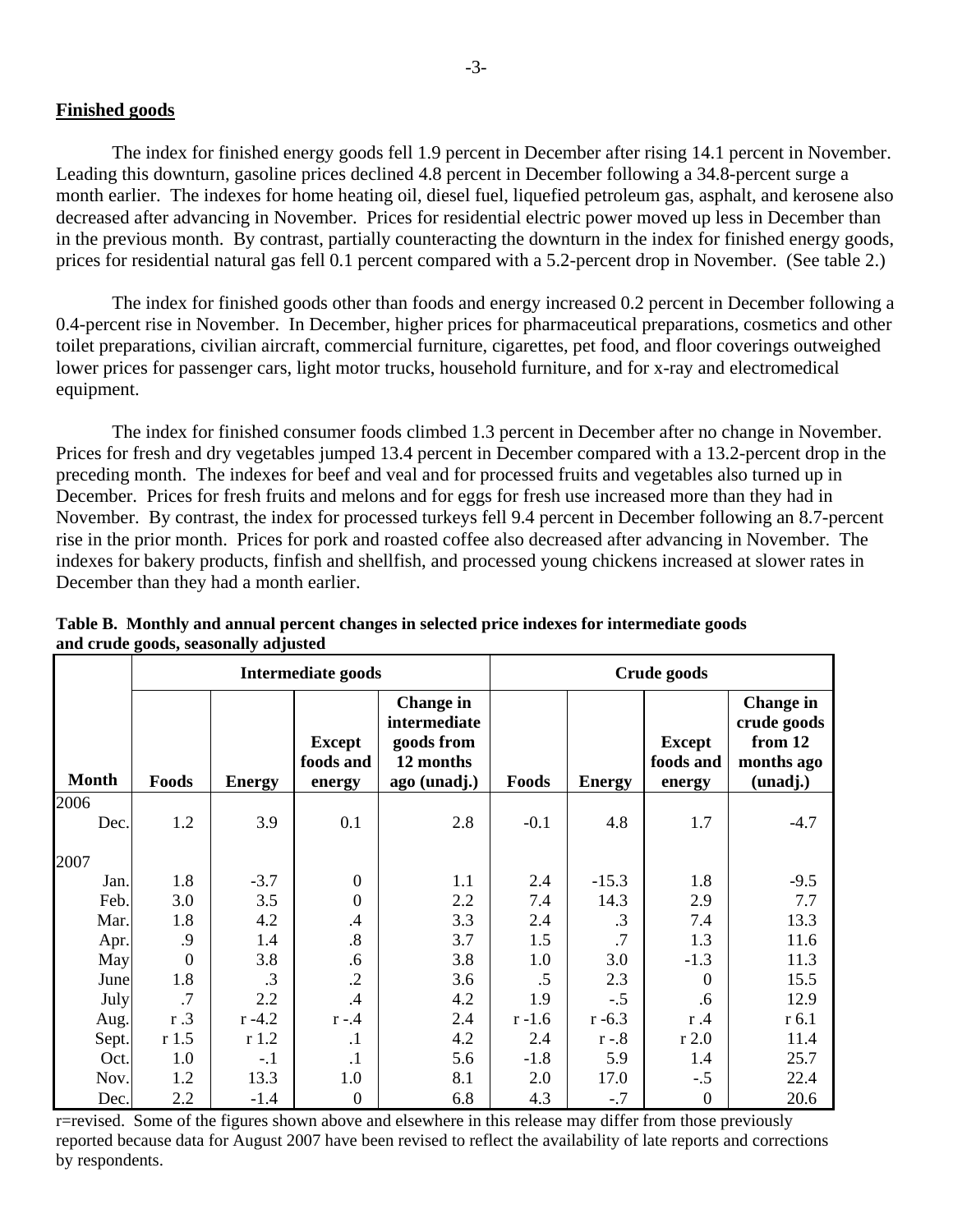### **Intermediate goods**

 The Producer Price Index for Intermediate Materials, Supplies, and Components decreased 0.2 percent in December following a 3.7-percent advance in November. Leading this downturn, prices for intermediate energy goods and materials for durable manufacturing declined after rising a month earlier. The index for materials for nondurable manufacturing rose less than it had in the preceding month. By contrast, partially offsetting the downturn in intermediate goods prices, the index for intermediate foods and feeds advanced more than it had a month earlier, and prices for materials and components for construction turned up in November. The index for intermediate goods less foods and energy was unchanged in December following a 1.0-percent decrease in the prior month. (See table B.)

The index for intermediate energy goods declined 1.4 percent in December subsequent to a 13.3-percent advance in November. Diesel fuel prices moved down 3.0 percent after surging 35.8 percent in the preceding month. The indexes for gasoline, home heating oil, both commercial and industrial electric power, and liquefied petroleum gas also turned down in December. Prices for jet fuels rose less than they had a month earlier, and the index for natural gas to electric utilities fell more than it had in November. By contrast, prices for commercial natural gas increased 0.6 percent following a 6.0-percent decline in the previous month. The index for industrial natural gas also turned up in December. (See table 2.) From December 2006 to December 2007, prices for intermediate energy goods advanced 18.6 percent after decreasing 3.3 percent a year earlier.

Prices for materials for nondurable manufacturing edged up 0.1 percent in December subsequent to a 3.6-percent rise in November. The index for processed yarns and threads moved up 0.2 percent following a 1.0 percent gain in the preceding month. Prices for basic organic chemicals, plastic resins and materials, and for paint materials declined after increasing in the prior month. By contrast, the rate of increase for the inedible fats and oils index quickened from 4.4 percent in November to 9.5 percent in December. Prices for fertilizer materials and basic inorganic chemicals also advanced more than they had a month earlier. The paperboard index inched up subsequent to a decline in the previous month. The index for materials for nondurable manufacturing advanced 13.0 percent in 2007 compared with a 1.2-percent rise in 2006.

Prices for materials for durable manufacturing decreased 1.0 percent in December following a 1.1 percent advance in November. The primary nonferrous metals index fell 8.5 percent after rising 2.5 percent in the prior month. Prices for thermoplastic resins, building paper and board, and aluminum mill shapes also turned down in December. The indexes for both cold and hot rolled steel sheet and strip rose less than in the preceding month. By contrast, prices for softwood lumber moved down 0.6 percent compared with a 3.8 percent decrease a month earlier. The index for copper and brass mill shapes also declined less than it had in the previous month, and prices for titanium mill shapes turned up in December. In 2007, the index for materials for durable manufacturing moved up 1.6 percent subsequent to a 12.5-percent jump in 2006.

The advance in the intermediate foods and feeds index accelerated from 1.2 percent in November to 2.2 percent in December. Prices for beef and veal moved up 3.2 percent compared with a 5.0-percent decline a month earlier. The indexes for flour and for refined sugar and byproducts also turned up in December. Prices for shortening and cooking oils advanced more than in the preceding month, while the index for dry milk products fell less than it had in November. By contrast, prices for prepared animal feeds increased 1.7 percent in December following a 3.7-percent advance in the prior month. Similarly, prices for processed young chickens also rose less then they had in November. The pork index turned down in December, and prices for fluid milk products declined more than they had in the previous month. From December 2006 to December 2007, the index for intermediate foods and feeds climbed 17.5 percent subsequent to a 4.7-percent increase a year earlier.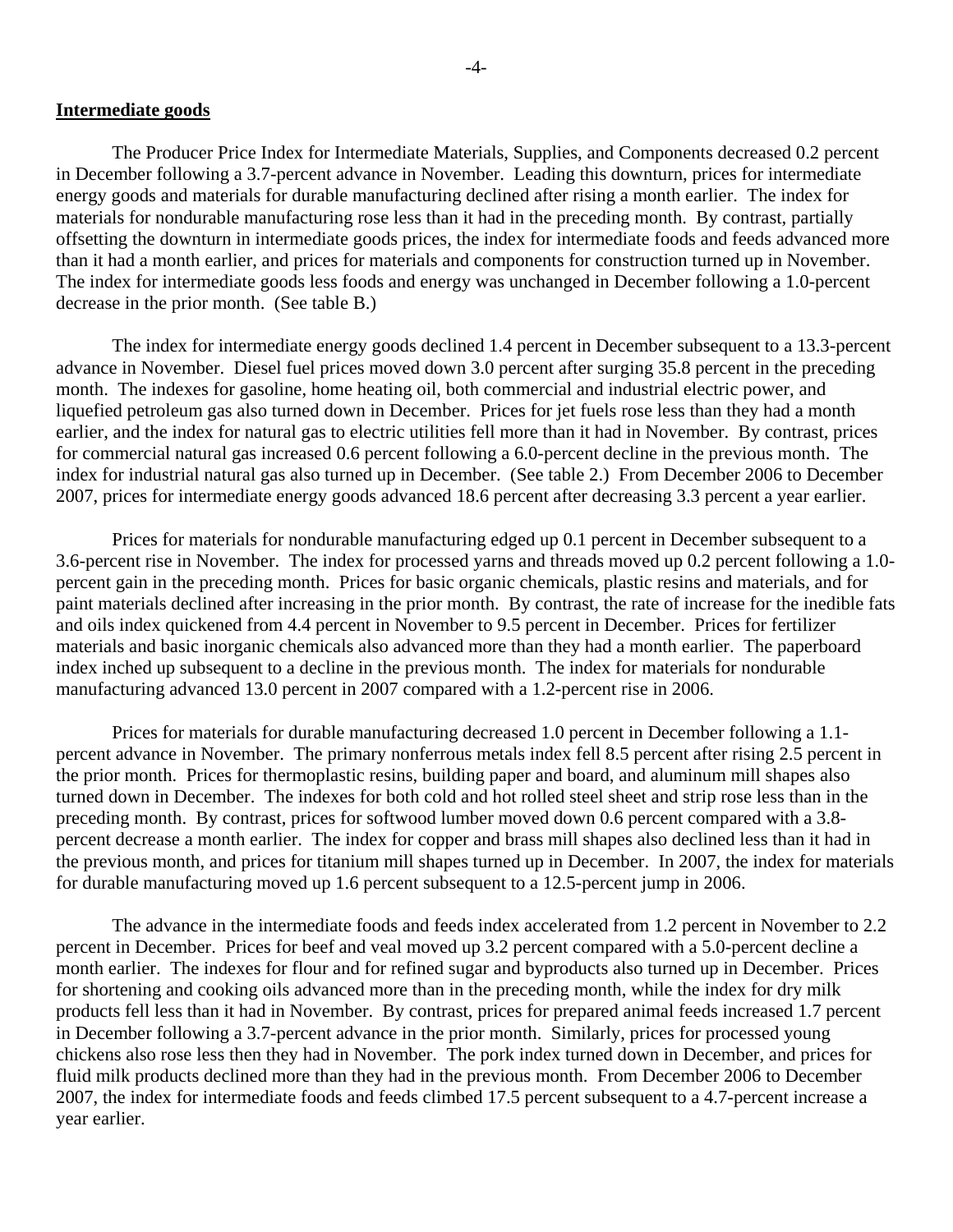The index for materials and components for construction inched up 0.1 percent in December compared with a 0.1-percent decline in November. Prices for asphalt felts and coatings advanced 2.1 percent following a 2.6-percent decrease in the previous month. The indexes for nonferrous wire and cable and for softwood lumber fell less than they had a month earlier. Prices for fabricated structural metal products rose more than in November. By contrast, the index for steel mill products moved up 0.8 percent after increasing 2.3 percent in November. Prices for building paper and board, millwork, and treated wood turned down December. During 2007, prices for materials and components for construction advanced 1.8 percent after rising 4.3 percent in the previous year.

### **Crude goods**

 The Producer Price Index for Crude Materials for Further Processing rose 1.0 percent in December after advancing 8.7 percent in November. Rising prices for foodstuffs and feedstuffs outweighed price decreases for energy materials, while the index for basic industrial materials was unchanged in December. (See table B.)

 Prices for crude foodstuffs and feedstuffs climbed 4.3 percent after increasing 2.0 percent in the preceding month. The slaughter hogs index rose 9.5 percent following a 7.9-percent decline in November. Prices for wheat; fresh vegetables, except potatoes; and slaughter cattle also turned up in December. By contrast, slightly counteracting the acceleration in prices for crude foodstuffs and feedstuffs, the index for slaughter broilers and fryers fell 5.1 percent after moving down 0.8 percent in November. Prices for Irish potatoes for processing and for soybeans rose less than they had in the prior month. The fluid milk index turned down in December. (See table 2.) In 2007, crude foodstuffs and feedstuffs prices jumped 25.2 percent following a 2.8-percent increase in 2006.

The index for crude energy materials fell 0.7 percent in December after climbing 17.0 percent a month earlier. Crude petroleum prices turned down 2.4 percent following a 15.5-percent gain in November. Price advances for natural gas slowed to 0.9 percent in December after jumping 21.6 percent in the previous month. Conversely, the coal index increased 1.4 percent after moving up 0.5 percent in the prior month. In 2007, prices for crude energy materials advanced 17.2 percent following a 15.7-percent drop in 2006.

 The basic industrial materials index was unchanged in December after decreasing 0.5 percent a month earlier. Iron and steel scrap prices turned up 5.7 percent following a 7.6-percent decrease in November. The index for copper base scrap fell less than in November. Prices for raw cotton and phosphates rose more than they had a month earlier. The index for softwood logs, bolts, and timber was unchanged after falling in the prior month. By contrast, prices for aluminum base scrap declined 3.2 percent in December following a 1.5 percent advance a month earlier. The index for wastepaper also turned down after rising in November. Prices for gold ores increased less than they had in the preceding month. The basic industrial materials index climbed 16.8 percent in 2007, slightly less than the 17.0-percent rise in 2006.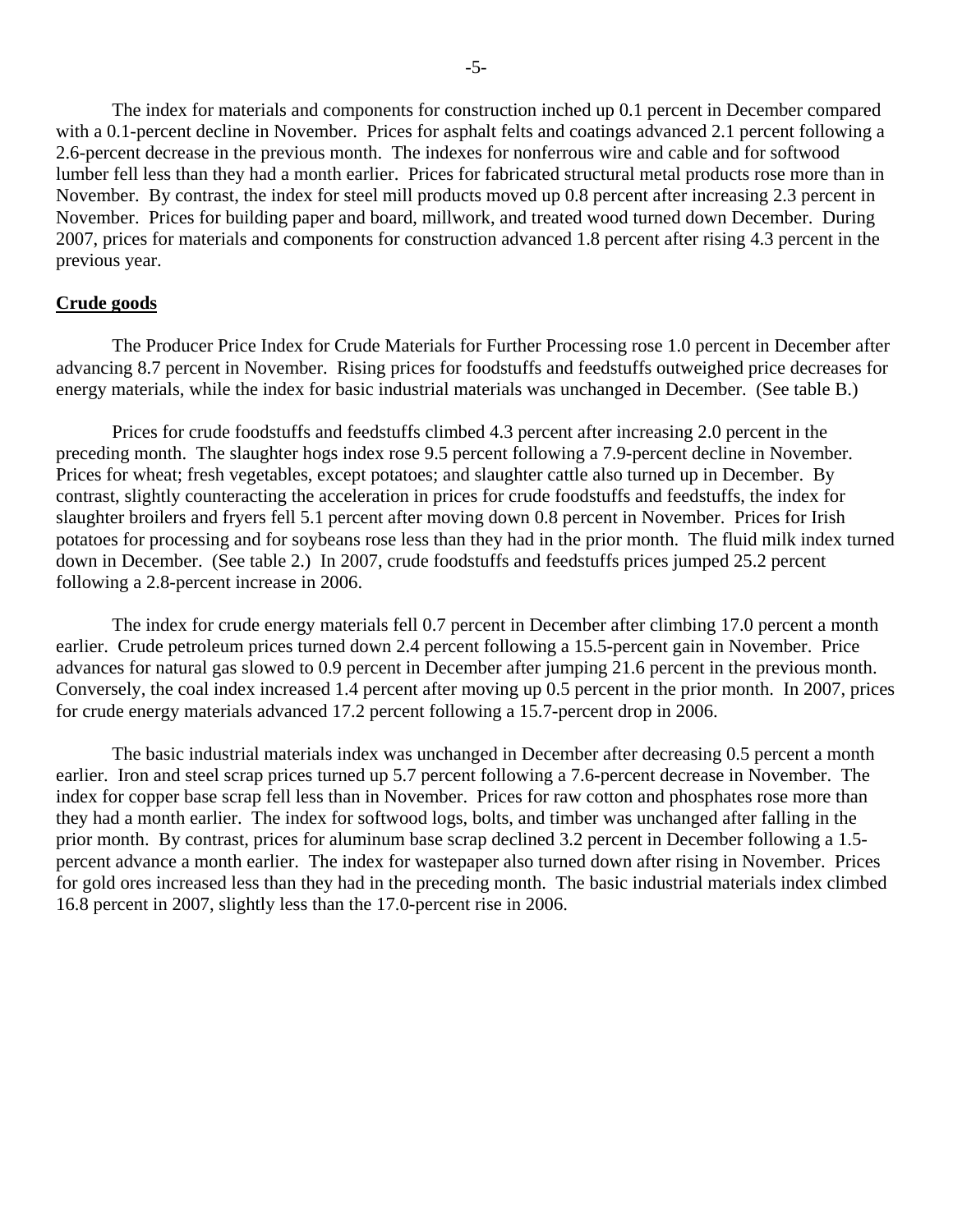### **Net output price indexes**

**Mining, Utilities, and Manufacturing Industries.** The Producer Price Index for the Net Output of Total Mining, Utilities, and Manufacturing Industries turned down 0.6 percent in December after rising 1.9 percent in November. (Net output price indexes are not seasonally adjusted.) The index for the petroleum and coal products industry group declined 6.0 percent following a 14.1-percent jump a month earlier. Prices received by the industries for oil and gas extraction, transportation equipment, and natural gas distribution also fell after moving up in November. The index for the chemical manufacturing industry group increased less than in the prior month. By contrast, partially offsetting the downturn in the total mining, utilities, and manufacturing industries index, prices received by electric power generators turned up 1.1 percent in December after falling 2.3 percent in the preceding month. The index for the food manufacturing industry group increased more in December than in the previous month, and prices received by the computer and electronic products industry group were unchanged after falling in November.

**Trade Industries.** The Producer Price Index for the Net Output of Total Trade Industries turned up 1.5 percent in December after decreasing 0.7 percent in November. (Trade indexes measure changes in margins received by wholesalers and retailers.) The margin index for gasoline stations jumped 41.1 percent in December following a 9.0-percent decrease a month earlier. Margins received by merchant wholesalers of durable goods, building materials and supplies dealers, and fuel dealers also turned up after falling in November. By contrast, the margin index for merchant wholesalers of nondurable goods dropped 5.6 percent in December following a 0.7-percent decline in the preceding month. Margins received by clothing stores, electronic shopping and mail order houses, and automobile dealers turned down after rising in November.

**Transportation and Warehousing Industries.** The increase in the Producer Price Index for the Net Output of Total Transportation and Warehousing Industries slowed to 0.1 percent in December from 0.6 percent in the previous month. The index for the general freight trucking industry group rose 0.5 percent after advancing 1.2 percent in November. Prices received by the industries for freight transportation arrangement and for longdistance, specialized-freight trucking also rose less than in the preceding month. The industry index for scheduled passenger air transportation fell more in December than in the prior month, and prices received by the industry for local, specialized-freight trucking turned down after increasing in November. By contrast, the advance in the industry index for couriers accelerated to 2.0 percent in December from 1.0 percent in the previous month. Prices received for inland water freight transportation turned up in December, and the industry index for general warehousing and storage rose after no change in November.

**Traditional Service Industries.** The Producer Price Index for the Net Output of Total Traditional Service Industries turned down 0.9 percent in December after increasing 0.6 percent in November. The index for commercial banking dropped 8.4 percent in December following a 5.0-percent advance in the prior month. Prices received by general medical and surgical hospitals, portfolio managers, casino hotels, and offices of lawyers also turned down after rising in November. Conversely, the index for investment banking and securities dealing moved up 3.4 percent in December following a 0.2-percent decrease in the prior month. Prices received by wired telecommunication carriers also turned up after declining in November. The index for lessors of nonresidential buildings increased more than in the preceding month.

\*\*\*\*\*

Producer Price Index data for January 2008 are scheduled to be released on Tuesday, February 26, 2008 at 8:30 a.m. (EST).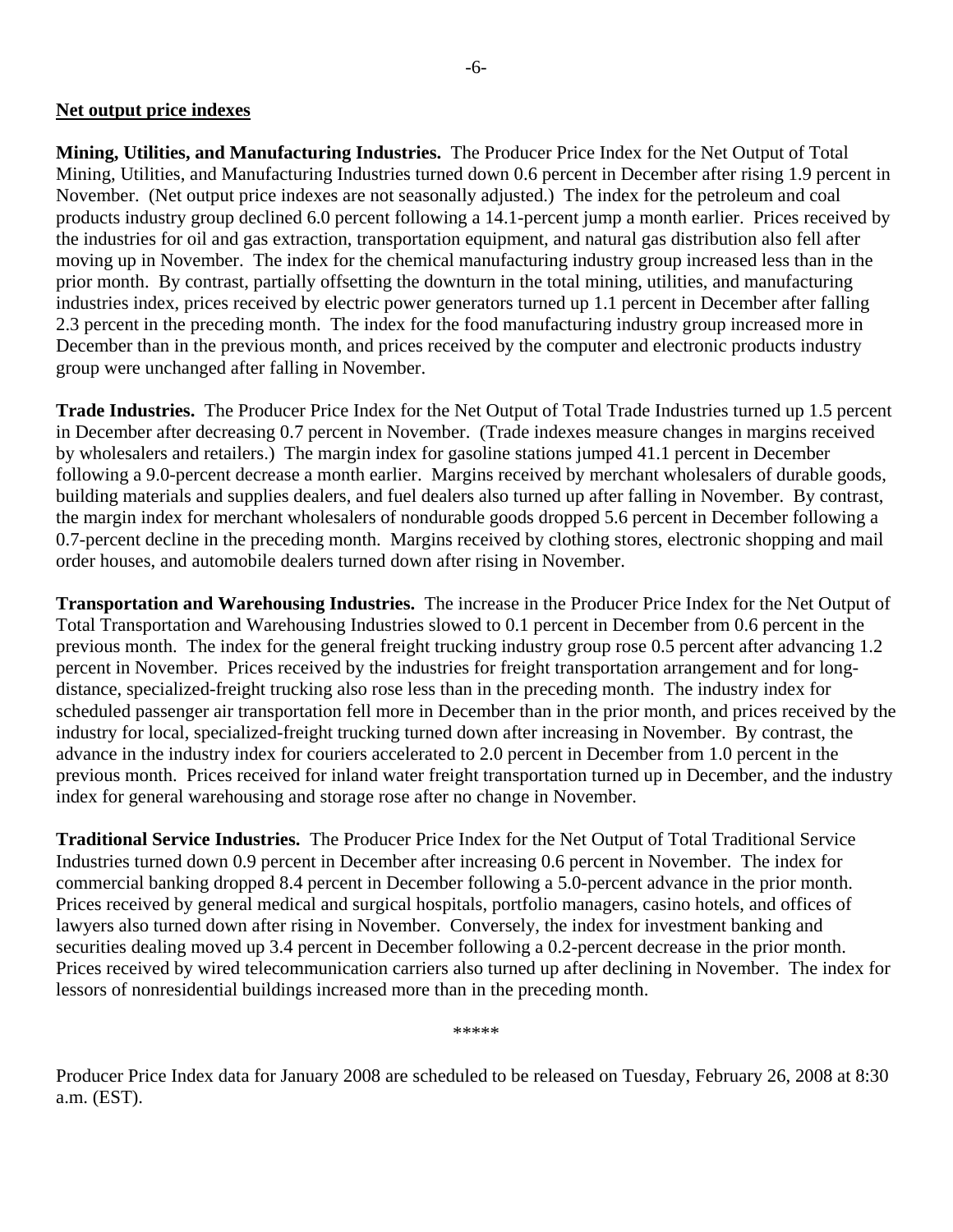### **Recalculated Seasonal Adjustment Factors and Relative Importance Figures to be Available on February 22, 2008**

Each year with the release of PPI data for January, seasonal adjustment factors are recalculated to reflect price movements from the just-completed calendar year. This routine annual calculation may result in revisions to seasonally adjusted indexes for the previous 5 years. The following information will be available on February 22, 2008 (2 workdays prior to the release of PPI data for January 2008 on February 26):

- Direct seasonal factors for commodity indexes for the year 2008,
- Recalculated seasonal factors for the last 5 years (2003-2007) for the commodity indexes,
- Recalculated seasonal factors for the last 5 years (2003-2007) for the stage-of-processing indexes.

In addition to recalculated seasonal factors, December 2007 relative importance figures also will be available on February 22, 2008.

To obtain this information, visit the PPI website at **http://www.bls.gov/ppi/** or call the Division of Industrial Prices and Price Indexes, Section of Index Analysis and Public Information at (202) 691-7705.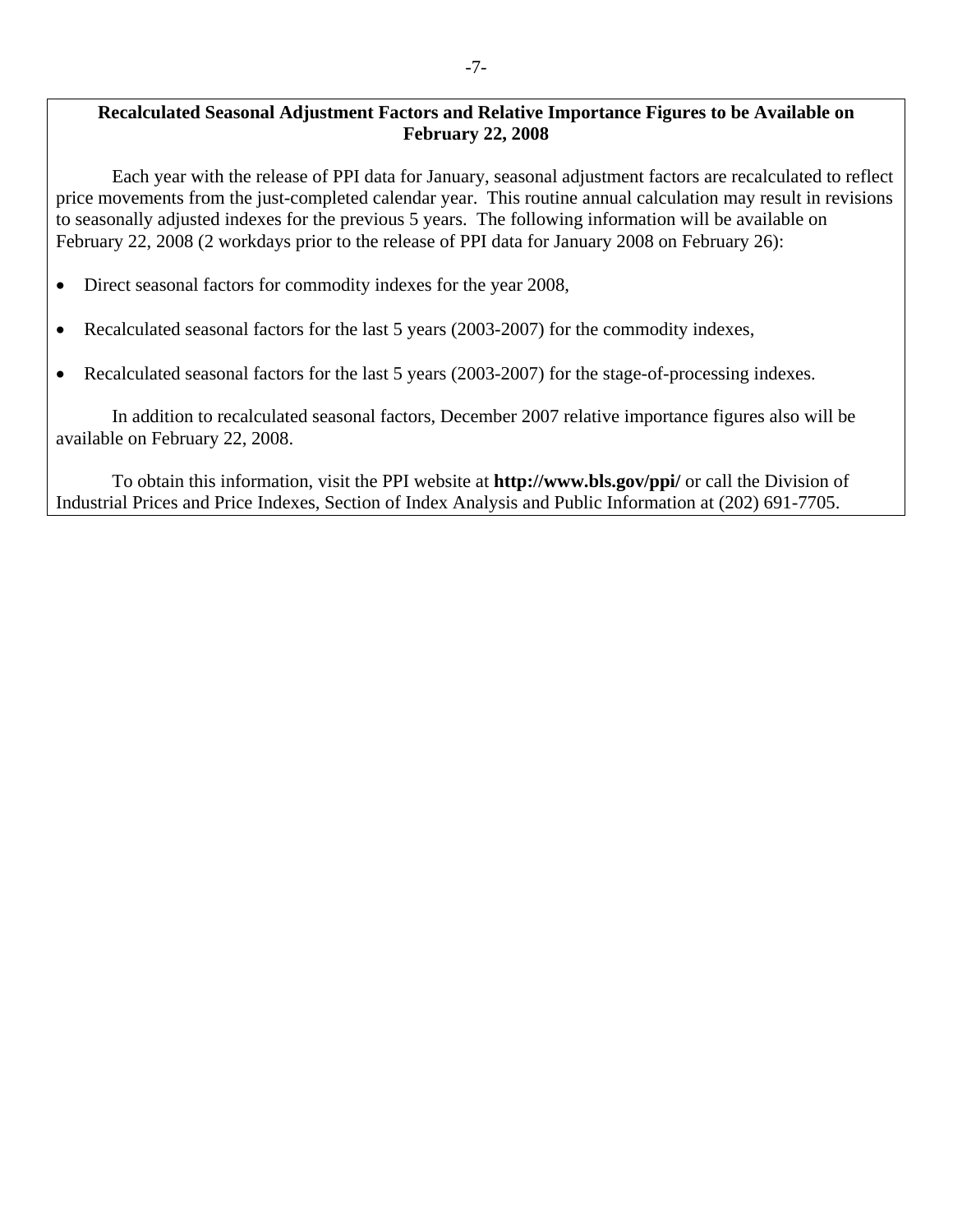#### **Technical Note**

#### **Brief Explanation of Producer Prices Indexes**

The Producer Price Index (PPI) of the Bureau of Labor Statistics (BLS) is a family of indexes that measure the average change over time in the prices received by domestic producers of goods and services. PPIs measure price change from the perspective of the seller. This contrasts with other measures, such as the Consumer Price Index (CPI). CPIs measure price change from the purchaser's perspective. Sellers' and purchasers' prices can differ due to government subsidies, sales and excise taxes, and distribution costs.

 More than 8,000 PPIs for individual products and groups of products are released each month. PPIs are available for the products of virtually every industry in the mining and manufacturing sectors of the U.S. economy. New PPIs are gradually being introduced for the products of industries in the construction, trade, finance, and services sectors of the economy.

More than 100,000 price quotations per month are organized into three sets of PPIs: (1) Stage-of-processing indexes, (2) commodity indexes, and (3) indexes for the net output of industries and their products. The stage-of-processing structure organizes products by class of buyer and degree of fabrication. The commodity structure organizes products by similarity of end use or material composition. The entire output of various industries is sampled to derive price indexes for the net output of industries and their products.

#### **Stage-of-Processing Indexes**

Within the stage-of-processing system, finished goods are commodities that will not undergo further processing and are ready for sale to the final-demand user, either an individual consumer or business firm. Consumer foods include unprocessed foods such as eggs and fresh vegetables, as well as processed foods such as bakery products and meats. Other finished consumer goods include durable goods such as automobiles, household furniture, and appliances, as well as nondurable goods such as apparel and home heating oil. Capital equipment includes durable goods such as heavy motor trucks, tractors, and machine tools.

 The stage-of-processing category for intermediate materials, supplies, and components consists partly of commodities that have been processed but require further processing. Examples of such semifinished goods include flour, cotton yarn, steel mill products, and lumber. The intermediate goods category also encompasses nondurable, physically complete items purchased by business firms as inputs for their operations. Examples include diesel fuel, belts and belting, paper boxes, and fertilizers.

Crude materials for further processing are products entering the market for the first time that have not been manufactured or fabricated and that are not sold directly to consumers. Crude foodstuffs and feedstuffs include items such as grains and livestock. Examples of crude nonfood materials include raw cotton, crude petroleum, coal, hides and skins, and iron and steel scrap.

#### **Commodity Indexes**

The commodity classification structure of the PPI organizes products by similarity of end use or material composition, disregarding industry of origin. Fifteen major commodity groupings (two-digit commodity codes) make up the All Commodities Index. Each major commodity grouping includes (in descending order of aggregation) subgroups (three-digit codes), product classes (four-digit codes), subproduct classes (six-digit codes), and individual items (eight-digit codes). Nearly all eight-digit commodities under the traditional commodity coding system are now derived from corresponding industry-classified product indexes. In such instances, movements in the traditional commodity price indexes and corresponding percent changes will be virtually identical to their industry-based counterparts, even if their index levels differ.

#### **Industry Net-Output Price Indexes**

PPIs for the net output of industries and their products are grouped according to the North American Industry Classification System (NAICS). Prior to the release of January 2004, industry-based PPIs were published according to the Standard Industrial Classification (SIC) system. Industry price indexes are compatible with other economic time series organized by industry, such as data on employment, wages, and productivity. Table 5 of the *PPI Detailed Report* includes data for NAICS industries and industry groups (3-, 4-, 5-, and 6-digit codes); Census product classes (7- and 8-digit codes), products (9-digit codes), and more detailed subproducts (11-digit codes); and, for some industries, indexes for other sources of revenue.

 Indexes may represent one of three kinds of product categories. Every industry has primary product indexes to show changes in prices received by establishments classified in the industry for products made primarily, but not necessarily exclusively, by that industry. The industry classification of an establishment is determined by which products make up a plurality of its total shipment value. In addition, most industries have secondary product indexes that show changes in prices received by establishments classified in the industry for products chiefly made in some other industry. Finally, some industries have miscellaneous receipts indexes to show price changes in other sources of revenue received by establishments within the industry that are not derived from sales of their products—for example, resales of purchased materials, or revenues from parking lots owned by a manufacturing plant.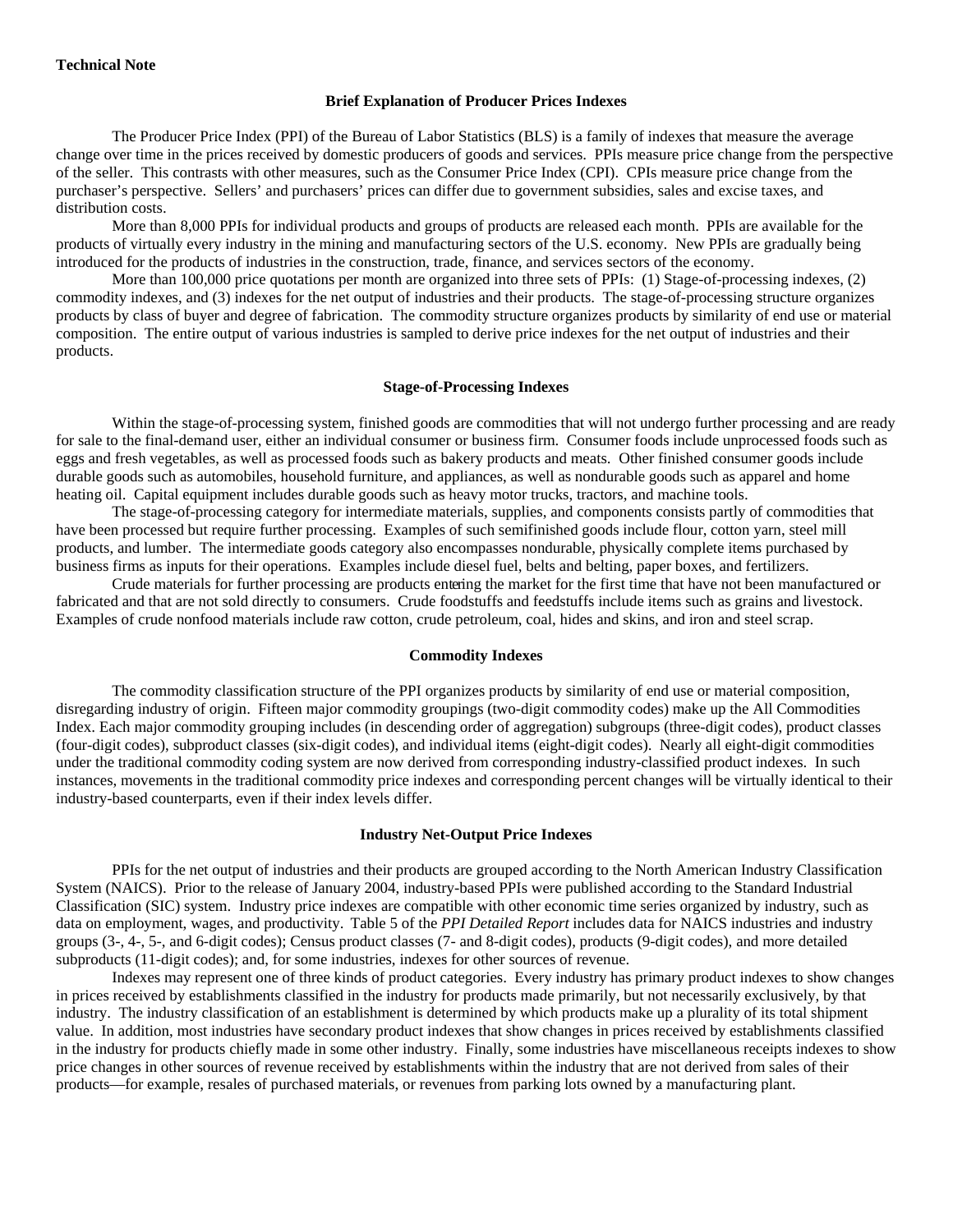#### **Data Collection**

PPIs are based on selling prices reported by establishments of all sizes selected by probability sampling, with the probability of selection proportionate to size. Individual items and transaction terms from these firms also are chosen by probability proportionate to size. BLS strongly encourages cooperating companies to supply actual transaction prices at the time of shipment to minimize the use of list prices. Prices submitted by survey respondents are effective on the Tuesday of the week containing the 13th day of the month. This survey is conducted primarily through the mail.

 Price data are provided on a voluntary and confidential basis; only sworn BLS employees are allowed access to individual company price reports. BLS publishes price indexes instead of actual prices. All PPIs are subject to revision 4 months after original publication to reflect the availability of late reports and corrections by respondents.

 BLS periodically updates the PPI sample of survey respondents to better reflect current conditions when the structure, membership, technology, or product mix of an industry shifts significantly and to spread reporting burden among smaller firms. Results of these resampling efforts are incorporated into the PPI with the release of data for January and July.

 As part of an ongoing effort to expand coverage to sectors of the economy other than mining and manufacturing, an increasing number of service sector industries have been introduced into the PPI. The following list of recently introduced industries includes the month and year in which an article describing the industry's content appeared in the *PPI Detailed Report*.

| Title                                                   | Code             | <b>PPI</b> Detailed<br>Report Issue |  |
|---------------------------------------------------------|------------------|-------------------------------------|--|
|                                                         | $\overline{SIC}$ |                                     |  |
| Wireless telecommunications                             | 4812             | <b>July 1999</b>                    |  |
| Telephone communications, except radio telephone        | 4813             | <b>July 1995</b>                    |  |
| Television broadcasting                                 | 4833             | <b>July 2002</b>                    |  |
| Grocery stores                                          | 5411             | <b>July 2000</b>                    |  |
| Meat and fish (seafood) markets                         | 5421             | <b>July 2000</b>                    |  |
| Fruit and vegetable markets                             | 5431             | <b>July 2000</b>                    |  |
| Candy, nut, and confectionery stores                    | 5441             | <b>July 2000</b>                    |  |
| Retail bakeries                                         | 5461             | <b>July 2000</b>                    |  |
| Miscellaneous food stores                               | 5499             | <b>July 2000</b>                    |  |
| New car dealers                                         | 5511             | <b>July 2000</b>                    |  |
| Gasoline service stations                               | 5541             | January 2002                        |  |
| <b>Boat dealers</b>                                     | 5551             | January 2002                        |  |
| Recreational vehicle dealers                            | 5561             | January 2002                        |  |
| Miscellaneous retail                                    | 59               | January 2001                        |  |
| Security brokers, dealers, and investment bankers       | 6211             | January 2001                        |  |
| Investment advice                                       | 6282             | January 2003                        |  |
| Life insurance carriers                                 | 6311             | January 1999                        |  |
| Property and casualty insurance                         | 6331             | <b>July 1998</b>                    |  |
| Insurance agencies and brokerages                       | 6412             | January 2003                        |  |
| Operators and lessors of nonresidential buildings       | 6512             | January 1996                        |  |
| Real estate agents and managers                         | 6531             | January 1996                        |  |
| Prepackaged software                                    | 7372             | January 1998                        |  |
| Data processing services                                | 7374             | January 2002                        |  |
| Home health care services                               | 8082             | January 1997                        |  |
| Legal services                                          | 8111             | January 1997                        |  |
| Engineering design, analysis, and consulting services   | 8711             | January 1997                        |  |
| Architectural design, analysis, and consulting services | 8712             | January 1997                        |  |
| Premiums for property and casualty insurance            | 9331             | <b>July 1998</b>                    |  |
|                                                         | <b>NAICS</b>     |                                     |  |
| New warehouse building construction                     | 236221           | <b>July 2005</b>                    |  |
| New school construction                                 | 236222           | <b>July 2006</b>                    |  |
| New office construction                                 | 236223           | January 2007                        |  |
| Merchant wholesalers, durable goods                     | 423              | <b>July 2005</b>                    |  |
| Merchant wholesalers, nondurable goods                  | 424              | <b>July 2005</b>                    |  |
| Wholesale trade agents and brokers                      | 425120           | <b>July 2005</b>                    |  |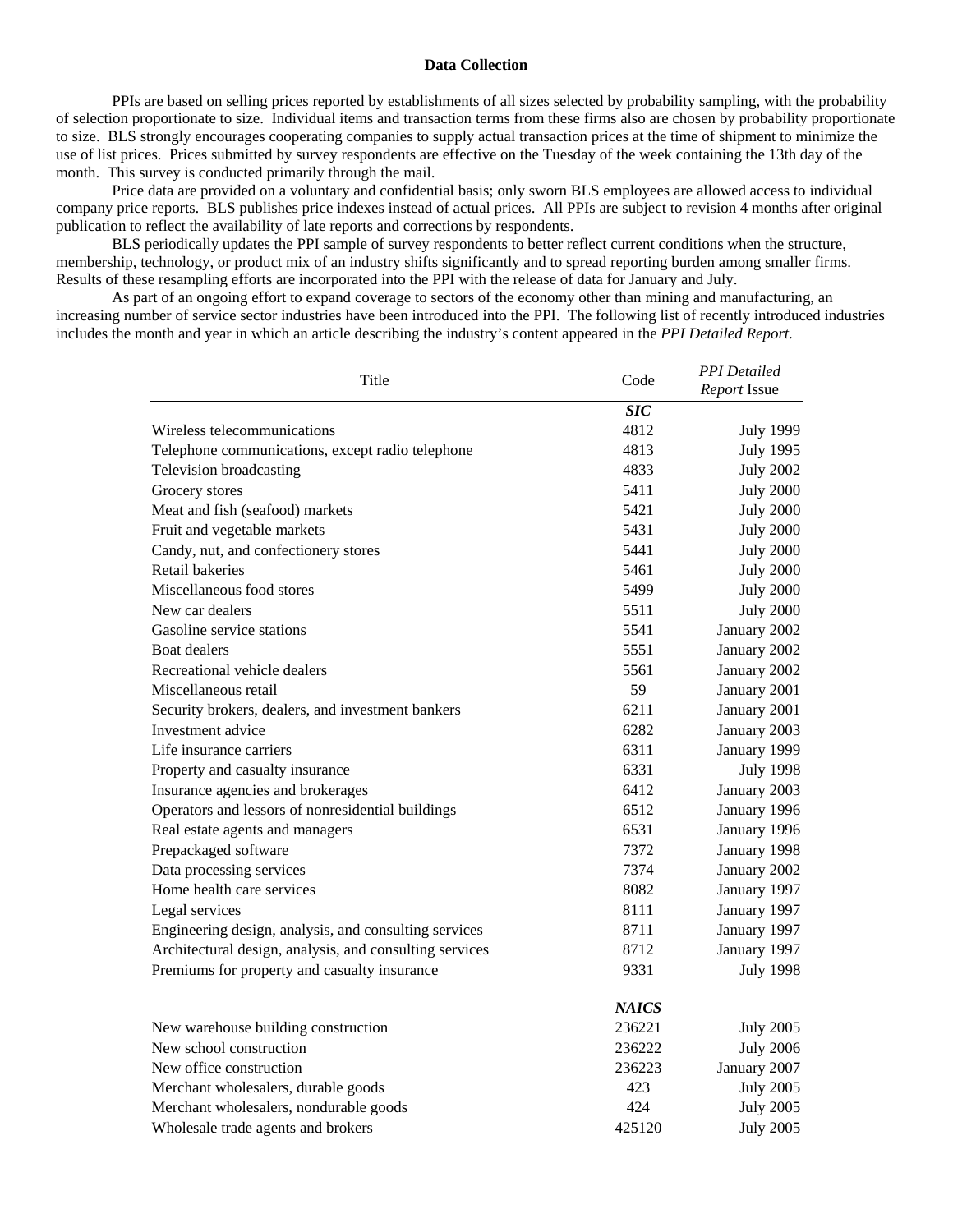| Title                                                             | Code         | <b>PPI</b> Detailed<br>Report Issue |
|-------------------------------------------------------------------|--------------|-------------------------------------|
|                                                                   | <b>NAICS</b> |                                     |
| Furniture and home furnishings stores                             | 442          | January 2004                        |
| Electronics and appliance stores                                  | 443          | January 2004                        |
| Building material and garden equipment and supplies dealers       | 444          | January 2004                        |
| Clothing and clothing accessories stores                          | 448          | January 2004                        |
| Sporting goods, hobby, book, and music stores                     | 451          | January 2004                        |
| General merchandise stores                                        | 452          | January 2004                        |
| Miscellaneous store retailers                                     | 453          | January 2004                        |
| Internet service providers                                        | 518111       | <b>July 2005</b>                    |
| Web search portals                                                | 518112       | <b>July 2005</b>                    |
| Commercial banking                                                | 522110       | January 2005                        |
| Savings institutions                                              | 522120       | January 2005                        |
| Direct health and medical insurance carriers                      | 524114       | <b>July 2004</b>                    |
| Construction, mining, and forestry machinery and equipment rental |              |                                     |
| and leasing                                                       | 532412       | January 2005                        |
| Management consulting services                                    | 541610       | January 2007                        |
| Security guards and patrol services                               | 561612       | <b>July 2005</b>                    |
| Computer training                                                 | 611420       | <b>July 2007</b>                    |
| Blood and organ banks                                             | 621991       | January 2007                        |
| Amusement and theme parks                                         | 713110       | <b>July 2006</b>                    |
| Golf courses and country clubs                                    | 713910       | <b>July 2006</b>                    |
| Fitness and recreational sports centers                           | 713940       | <b>July 2005</b>                    |
| Commercial machinery repair and maintenance                       | 811310       | <b>July 2007</b>                    |

#### **Weights**

Weights for most traditional commodity groupings of the PPI, as well as weights for commodity-based aggregate indexes calculated using traditional commodity groupings, such as stage-of-processing indexes, currently reflect 2002 values of shipments as reported in the *Census of Manufactures* and other sources. From January 2002 through December 2006, PPI weights were derived from 1997 shipment values. Industry indexes now are calculated with 2002 weights and 1997 net output ratios. This periodic update of the value weights used to calculate the PPI is done to more accurately reflect changes in production and marketing patterns in the economy. Net output values of shipments are used as weights for industry indexes. Net output values refer to the value of shipments from establishments within the industry to buyers outside the industry. However, weights for commodity price indexes are based on gross shipment values, including values of shipments between establishments within the same industry. As a result, broad commodity grouping indexes, such as the PPI for All Commodities, are affected by the multiple counting of price change at successive stages of processing, which can lead to exaggerated or misleading signals about inflation. Stage-of-processing indexes partially correct for this defect, but industry indexes consistently correct for this at all levels of aggregation. Therefore, industry and stage-of-processing indexes are more appropriate than broad commodity groupings for economic analysis of general price trends.

#### **Price Index Reference Base**

Effective with publication of January 1988 data, many important PPI series (including stage-of-processing groupings and most commodity groups and individual items) were placed on a new reference base, 1982 = 100. From 1971 through 1987, the standard reference base for most PPI series was  $1967 = 100$ . Except for rounding differences, the shift to the new reference base did not alter any previously published percent changes for affected PPI series. (See "Calculating Index Changes," below.) The 1982 reference base is not used for commodity indexes with a base later than December 1981 or for industry net output indexes and their products.

 For further information on the underlying concepts and methodology of the Producer Price Index, see chapter 14, "Producer Prices," in *BLS Handbook of Methods* (April 1997), Bulletin 2490. This document can be downloaded from the BLS Web site at **www.bls.gov/opub/hom/homch14\_itc.htm**. Reprints are available on request.

#### **Calculating Index Changes**

Each PPI measures price changes from a reference period that equals 100.0. An increase of 5.5 percent from the reference period in the Finished Goods Price Index, for example, is shown as 105.5. This change also can be expressed in dollars, as follows: prices received by domestic producers of a sample of finished goods have risen from \$100 in 1982 to \$105.50. Likewise, a current index of 90.0 would indicate that prices received by producers of finished goods are 10 percent lower than they were in 1982.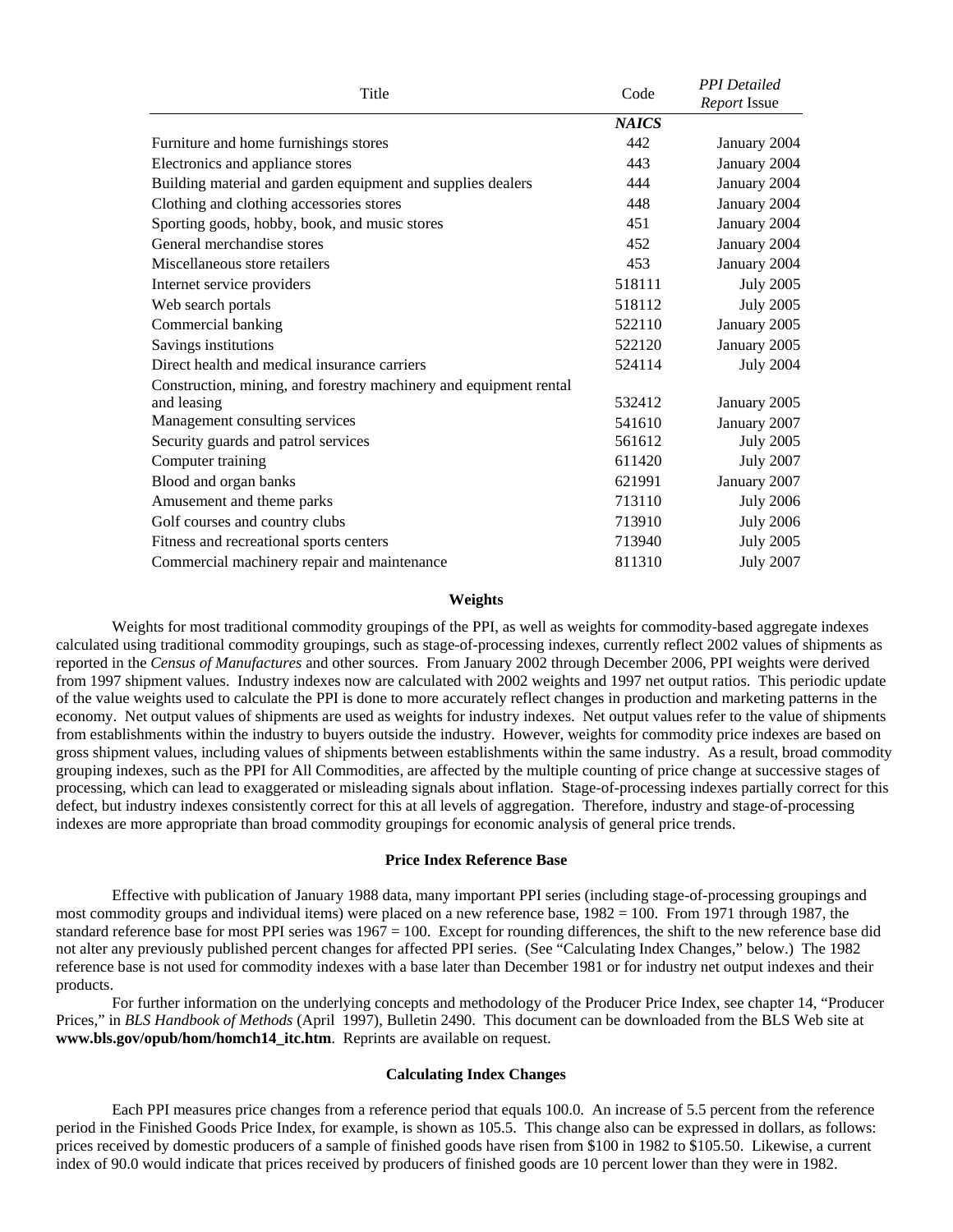Movements of price indexes from one month to another are usually expressed as percent changes, rather than as changes in index points. Index point changes are affected by the level of the index in relation to its base period, whereas percent changes are not. The following example shows the computation of index point and percent changes.

| Index point change            |                    |
|-------------------------------|--------------------|
| Finished Goods Price Index    | 107.5              |
| Less previous index           | 104.0              |
| Equals index point change     | 3.5                |
| Index percent change          |                    |
| Index point change            | 3.5                |
| Divided by the previous index | 104.0              |
| Equals                        | 0.034              |
| Result multiplied by 100      | $0.034 \times 100$ |
| Equals percent change         | 3.4                |

#### **Seasonally Adjusted and Unadjusted Data**

Because price data are used for different purposes by different groups, BLS publishes seasonally adjusted and unadjusted changes each month. Seasonally adjusted data are preferred for analyzing general price trends in the economy because these data eliminate the effect of changes that normally occur at about the same time, and in about the same magnitude, every year—such as price movements resulting from normal weather patterns, regular production and marketing cycles, model changeovers, seasonal discounts, and holidays. For these reasons, seasonally adjusted data more clearly reveal underlying cyclical trends. Unadjusted data are of primary interest to users who need information that can be related to actual dollar values of transactions. Individuals requiring this information include marketing specialists, purchasing agents, budget and cost analysts, contract specialists, and commodity traders. It is the unadjusted data that are generally cited when escalating long-term contracts such as purchasing agreements or real estate leases.For more information, see *Escalation and Producer Price Indexes: A Guide for Contracting Parties,* BLS Report 807, September 1991, on the Web at **www.bls.gov/ppi/ppiescalation.htm**. Reprints are available on request.

In 1998, the PPI implemented the X-12-ARIMA Seasonal Adjustment Method; prior to that year, the PPI employed the X-11 method. Each year, the seasonal status of most commodity indexes is reevaluated to reflect more recent price behavior. Industry net output indexes are not seasonally adjusted. For time series that exhibit seasonal pricing patterns, new seasonal factors are estimated and applied to the unadjusted data for the previous 5 years. These updated seasonally adjusted indexes replace the most recent 5 years of seasonal data.

 Seasonal factors may be applied to series using either a direct or an aggregative method. Generally, commodity indexes are seasonally adjusted using direct seasonal adjustment, which produces a more complete elimination of seasonal movements than does the aggregative method. However, the direct seasonal adjustment process may not yield figures that possess additive consistency. Thus, a seasonally adjusted index for a broad category that is directly adjusted may not be logically consistent with all seasonally adjusted indexes for its components. Seasonal movements for stage-of-processing indexes are derived indirectly through an aggregative method that combines movements of a wide variety of subproduct class (six-digit) series.

Seasonally adjusted indexes can become problematic when previously stable and predictable price patterns abruptly change. If the new pattern persists, the seasonal adjustment method will eventually reflect it adequately; if the pattern keeps shifting, however, seasonally adjusted data will become chronically troublesome. This problem occurs relatively infrequently for farm and food-related products, but has more often affected manufactured products such as automobiles and steel.

Since January 1988, the PPI has used Intervention Analysis Seasonal Adjustment methods to enhance the calculation of seasonal factors. With this technique, outlier values that may distort the seasonal pattern are removed from the data prior to applying the standard seasonal factor estimation procedure. For example, a possible economic cause for large price movements for petroleumbased products might have been the Persian Gulf War. In this case, intervention techniques allowed for better estimates of seasonally adjusted data. On the whole, very few series have required intervention. Out of nearly 900 seasonally adjusted series, only 16 were subject to intervention in 1997.

For more information relating to seasonal adjustment methods, see (1) "Appendix A: Seasonal Adjustment Methodology at BLS," in the *BLS Handbook of Methods* (April 1997), Bulletin 2490 and (2) "Summary of Changes to the PPI's Seasonal Adjustment Methodology" in the January 1995 issue of *Producer Price Indexes*.

#### **Producer Price Index Data on the Internet**

In 1995, the BLS began posting PPI series, news releases, and technical information to both a World Wide Web (WWW) site and a file transfer protocol (FTP) site. During the years following the introduction of PPI Internet services, use of these sites eclipsed more traditional methods of data dissemination, such as subscriptions to the *PPI Detailed Report*. There were more than 1.6 million instances of PPI series being downloaded from the Internet during the 12 months ended December 31, 2003.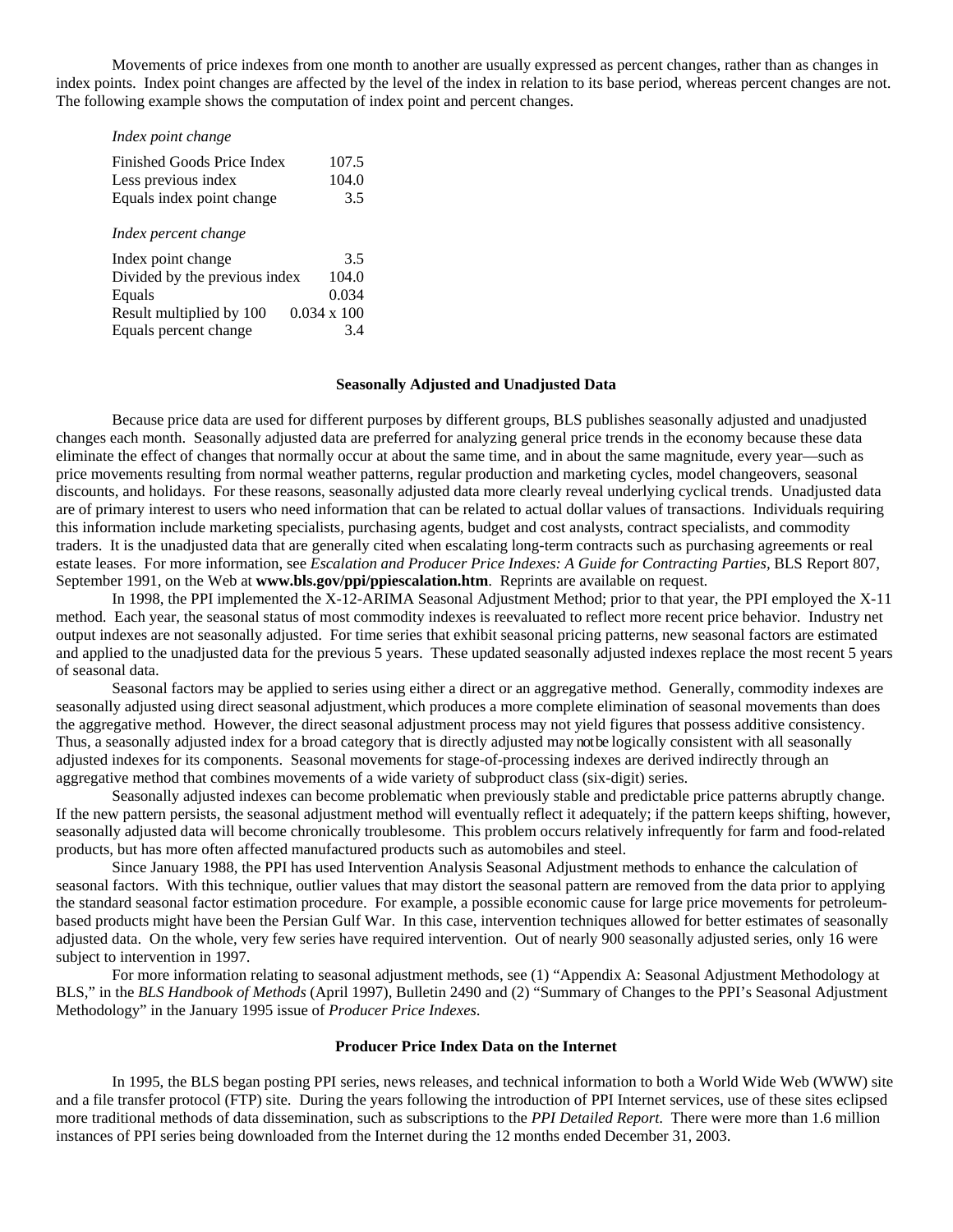#### **Retrieving PPI data from the PPI Web site**

PPI data can be obtained from the WWW address (**www.bls.gov/ppi**). Scrolling down the page to the "Get Detailed PPI Statistics" header reveals the following methods of data retrieval:

*• Most Requested Series* is a form-based application that allows the user to quickly obtain PPI time series data by selecting from two separate lists (commodity and industry) of the most commonly requested time series, including the All Commodities Index and the stage-of-processing indexes (for example, Finished Goods). Within each list, any one—or all—of the time series shown can be selected. A user can modify the date range and output options after executing the query, using the reformat button above the data output table.

*• Create Customized Tables* is a form-based query application designed for users unfamiliar with the PPI coding structure. The application guides a user through the PPI classification system by listing index titles and does not require knowledge of commodity or industry codes. Data retrieved are based on a query formulated by selecting data characteristics from lists provided. Two options are available to create customized tables, depending on a user's browser capability. The one-screen option is a JavaScript application that uses a single screen to guide a user through the available time series data. The second option is a multiplescreen, non-Java-based application. Both methods allow a user to browse the PPI coding structure and select multiple series codes. Using the one-screen option, users can modify the date range and output options after executing the query using the reformat button above the data output table.

*• Series Report* is a form-based application that uses formatted PPI time series identifiers (commodity or industry codes) as input in extracting data according to a specified set of date ranges and output options. This application provides the most efficient path for users who are familiar with the format of PPI time series identifiers. Up to 300 indexes can be extracted at a time.

 There are five alphabetic prefixes used to create unique PPI time series identifiers: WP, WD, PC, PD, and ND. Each provides the user access to a different PPI database. Adding either a "u" (not seasonally adjusted) or an "s" (seasonally adjusted) to the end of these prefixes further specifies the type of data needed.

 For commodity and stage-of-processing indexes, series identifiers combine a "wpu" prefix (not seasonally adjusted) or a "wps" prefix (seasonally adjusted) with a commodity code.

| <b>Commodity code</b> | <b>Provides data for:</b>               |
|-----------------------|-----------------------------------------|
| wps141101             | Passenger cars, seasonally adjusted     |
| wpu141101             | Passenger cars, not seasonally adjusted |
| wpusop3000            | Finished goods, not seasonally adjusted |

 For discontinued commodity indexes, series identifiers combine a "wdu" prefix (not seasonally adjusted) or a "wds" prefix (seasonally adjusted) with a commodity code.

| Commodity code | <b>Provides data for:</b>                                     |
|----------------|---------------------------------------------------------------|
| wds019         | Other farm products, seasonally adjusted                      |
| wdu0635        | Preparations, ethical (prescription), not seasonally adjusted |
| wdusi138011    | Stainless steel mill products, not seasonally adjusted        |

 Current price indexes grouped by industry according to NAICS have series identifiers that begin with the prefix "pcu." After the prefix, there are 12 digits (the 6-digit industry code is listed twice) followed by up to 7 alphanumeric characters identifying product detail. Dashes are used as placeholders for higher-level industry group codes.

| Industry-product code, |                                                                                     |
|------------------------|-------------------------------------------------------------------------------------|
| current NAICS series   | <b>Provides data for:</b>                                                           |
| $pcu325--325--$        | Chemical manufacturing, not seasonally adjusted                                     |
| pcu336110336110        | Automobile and light duty motor vehicle manufacturing                               |
| pcu621111621111411     | Offices of physicians, one- and two-physician practices and single-specialty group  |
|                        | practices, general/family practice                                                  |
| pcu325412325412A       | Pharmaceutical preparation manufacturing, pharmaceuticals acting on the respiratory |
|                        | system                                                                              |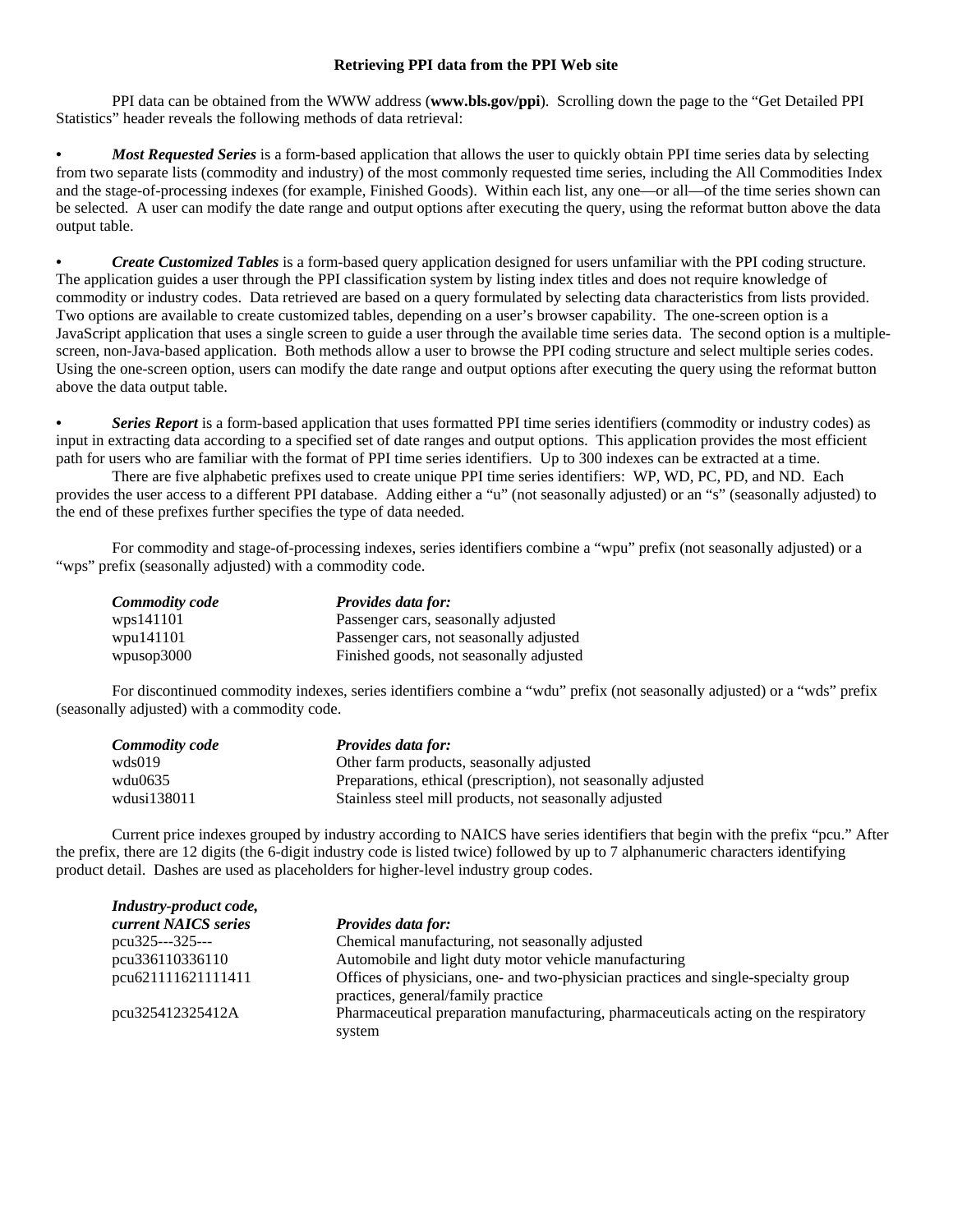Discontinued industry-product codes based on SIC combine a "pdu" prefix and "#" between the fourth and fifth characters of the product code. Series identifiers for the discontinued dataset use underscores as placeholders to complete a reference to an SIC industry group code of fewer than four digits. (All PPI industry-based indexes organized by SIC were discontinued with the introduction of NAICS.)

| Industry-product code,  |                                                                                       |
|-------------------------|---------------------------------------------------------------------------------------|
| discontinued SIC series | <b>Provides data for:</b>                                                             |
| $pdu28$ #               | Chemicals and allied products, not seasonally adjusted                                |
| pdu331 $#$              | Blast furnaces, steel works, and rolling and finishing mills, not seasonally adjusted |
| pdu3711#111             | Passenger cars                                                                        |

 Price indexes for discontinued series grouped by industry according to NAICS have identifiers that begin with the prefix "ndu." After the prefix, there are 12 numeric digits (the 6-digit industry code is listed twice), and up to 7 additional alphanumeric characters that identify product detail. Dashes are used as placeholders for higher-level industry group codes.

| Industry-product code,    |                              |  |  |
|---------------------------|------------------------------|--|--|
| discontinued NAICS series | <b>Provides data for:</b>    |  |  |
| ndu212231212231           | Lead ore and zinc ore mining |  |  |
| ndu2122312122312          | Lead and zinc concentrates   |  |  |
| ndu212231212231214        | Lead concentrates            |  |  |

*• Flat Files* and the FTP server are best suited for users requiring access to either a large volume of time series data or other PPI-related documentation (such as seasonal factor and relative importance tables). The FTP site can be accessed at **ftp://ftp.bls.gov** or directly from the links on the "Get Detailed Statistics" page or the PPI homepage. Data and documentation available for download include the following:

| Directory:                |
|---------------------------|
| /pub/time.series/pc       |
| /pub/time.series/nd       |
| /pub/time.series/pd       |
| /pub/time.series/wp       |
| /pub/time.series/wd       |
| /pub/special.requests/ppi |
| /pub/news.release/ppi.txt |
|                           |

The FTP site maintains files to help with searches and downloads. These files are centrally located in the **/pub/doc** directory. Within this directory, the **overview.txt** file contains an overview relating to all BLS data available through the FTP site. For current commodity-based PPI data, the program help file is **wp.txt;** for discontinued commodity series, **wd.txt;** for current industry-based PPI data based on NAICS, **pc.txt;** for industry-based SIC time series that have been discontinued, **pd.txt;** and for industry-based NAICS series that have been discontinued, **nd.txt**.

Users who prefer downloading PPI datasets as individual ZIP files should go to the directory labeled **/pub/time.series/compressed/tape.format/** on the FTP site. This directory includes six PPI-specific ZIP files, one for each of the PPI databases—WP, WD, PC, ND, and PD—and a ZIP file for the annual 5-year revision to historical seasonal PPIs.

#### **Other Sources of PPI Data**

PPI data can also be accessed via the BLS homepage (**www.bls.gov**). Clicking on the "Get Detailed Statistics" link at the top of the homepage calls up a chart listing all available BLS programs. The following methods are available for retrieving PPI data: Most requested statistics, create customized tables (one screen or multiple screens), and flat files. Additional sources of BLS data also are accessible from this page, including economic news releases, series report, and economy at a glance.

#### **Additional information**

The PPI homepage (**www.bls.gov/ppi**) contains additional information regarding PPI data and methodology. The top section of the homepage provides PPI news releases, both current and archived, as well as general PPI information. The "Tables Created by BLS" section found beneath the statistics section provides relative importance and seasonal factor tables. The remaining sections offer special notices and publications pertaining to PPI methodology and applications.

For questions or comments regarding PPI data classification, methodology, or data availability on the Internet, call or e-mail the Section of Index Analysis and Public Information at (202) 691-7705 or *ppi-info@bls.gov*.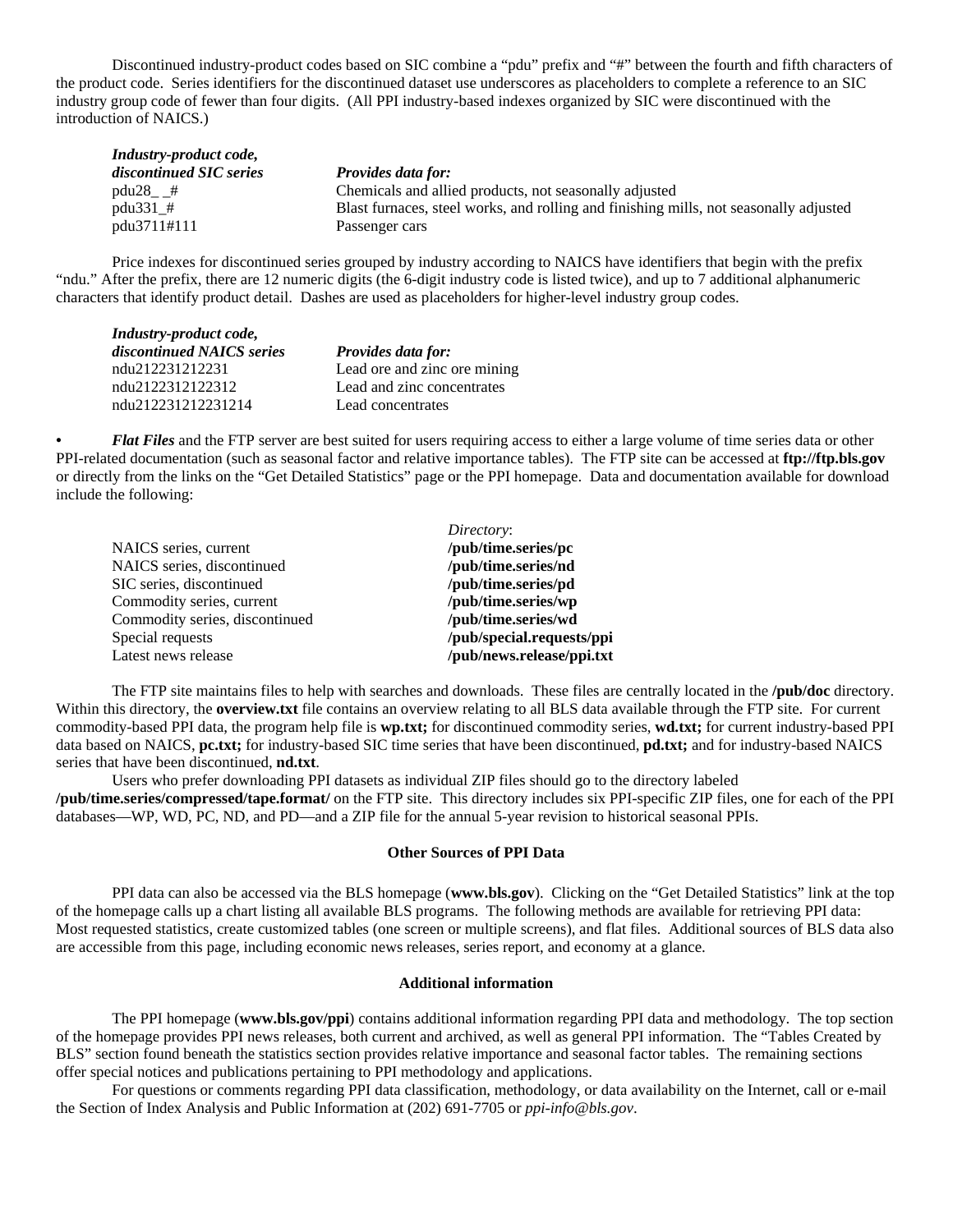#### Table 1. Producer price indexes and percent changes by stage of processing (1982=100) \_\_\_\_\_\_\_\_\_\_\_\_\_\_\_\_\_\_\_\_\_\_\_\_\_\_\_\_\_\_\_\_\_\_\_\_\_\_\_\_\_\_\_\_\_\_\_\_\_\_\_\_\_\_\_\_\_\_\_\_\_\_\_\_\_\_\_\_\_\_\_\_\_\_\_\_\_\_\_\_\_\_\_\_\_\_\_\_\_\_\_\_\_\_\_\_\_\_\_\_\_\_\_\_\_\_\_\_\_\_\_\_\_\_\_\_\_\_\_\_\_\_\_\_\_\_\_

| Grouping                                                                                                                 | Relative<br>importance | Unadjusted<br>percent<br>Unadjusted index<br>change to<br>Dec. 2007 from: |                |                                         |              |                  | Seasonally adjusted<br>percent change from: |                 |                     |  |  |
|--------------------------------------------------------------------------------------------------------------------------|------------------------|---------------------------------------------------------------------------|----------------|-----------------------------------------|--------------|------------------|---------------------------------------------|-----------------|---------------------|--|--|
|                                                                                                                          | Dec.                   | Aug.                                                                      | Nov.           | Dec.<br>2006 1/ 2007 2/ 2007 2/ 2007 2/ | Dec.<br>2006 | Nov.<br>2007     | Sept. to Oct. to<br>Oct.                    | Nov.            | Nov. to<br>Dec.     |  |  |
|                                                                                                                          | 100.000                | 166.1                                                                     | 171.3          | 170.6                                   | 6.3          | $-0.4$           | 0.1                                         | 3.2             | $-0.1$              |  |  |
| Finished consumer goods                                                                                                  | 75.962                 | 173.0                                                                     | 179.4          | 178.5                                   | 7.9          | $- . 5$          | $\cdot$ 1                                   | 4.0             | $-$ .1<br>1.3       |  |  |
| Finished consumer foods                                                                                                  | 21.547<br>2.145        | 166.3<br>146.5                                                            | 169.4<br>177.2 | 172.0<br>197.3                          | 7.4<br>15.2  | 1.5<br>11.3      | 1.0<br>11.9                                 | 0<br>$-3.1$     | 8.9                 |  |  |
| Processed                                                                                                                | 19.402                 | 168.4                                                                     | 168.7          | 169.6                                   | 6.7          | . 5              | $- . 1$                                     | .4              | .5                  |  |  |
| Finished consumer goods, excluding foods                                                                                 | 54.416                 | 175.3                                                                     | 182.9          | 180.6                                   | 8.0          | $-1.3$           | $- . 3$                                     | 5.5             | $-0.6$              |  |  |
| Nondurable goods less foods                                                                                              | 38.512                 | 191.8                                                                     | 201.6          | 198.5                                   | 11.0         | $-1.5$           | $- . 3$                                     | 7.1             | $- . 8$             |  |  |
| Durable goods<br>Capital equipment                                                                                       | 15.903<br>24.038       | 137.2<br>149.0                                                            | 140.1<br>150.8 | 139.5<br>150.6                          | .7<br>1.3    | $- .4$<br>$-1.1$ | $- 0.2$<br>$-$ .1                           | .7<br>.3        | $-1$<br>$\cdot$ 1   |  |  |
| Manufacturing industries                                                                                                 | 6.035                  | 152.4                                                                     | 153.6          | 153.6                                   | 1.7          | $\mathbf{0}$     | 0                                           | $\cdot$ 2       | $\cdot$ 1           |  |  |
| Nonmanufacturing industries                                                                                              | 18.002                 | 147.8                                                                     | 149.7          | 149.5                                   | 1.3          | $- . 1$          | $- . 1$                                     | . 4             | $\cdot$ 1           |  |  |
| Intermediate materials, supplies, and components.<br>Materials and components for manufacturing                          | 100.000                | 171.5<br>163.4                                                            | 176.5<br>166.3 | 175.3<br>166.3                          | 6.8<br>5.9   | $-0.7$<br>0      | $\cdot$ 1                                   | 3.7<br>1.5      | $-$ .2<br>0         |  |  |
| Materials for food manufacturing                                                                                         | 44.450<br>2.797        | 164.5                                                                     | 166.2          | 170.1                                   | 15.0         | 2.3              | .3<br>0                                     | $- . 1$         | 2.3                 |  |  |
| Materials for nondurable manufacturing                                                                                   | 14.930                 | 185.0                                                                     | 195.0          | 195.3                                   | 13.0         | $\cdot$ 2        | 1.1                                         | 3.6             | $\cdot$ 1           |  |  |
| Materials for durable manufacturing                                                                                      | 10.041                 | 191.8                                                                     | 189.8          | 187.9                                   | 1.6          | $-1.0$           | $-$ . 4                                     | 1.1             | $-1.0$              |  |  |
| Components for manufacturing                                                                                             | 16.683                 | 136.5                                                                     | 136.6          | 136.8                                   | .4           | $\cdot$ 1        | 0                                           | $\cdot$ 1       | $\cdot$ 1           |  |  |
| Materials and components for construction<br>Processed fuels and lubricants                                              | 13.964<br>18.661       | 193.5<br>175.3                                                            | 192.9<br>191.0 | 193.0<br>184.4                          | 1.8<br>17.1  | $\cdot$ 1        | $\cdot$ 1<br>$- . 5$                        | $-1.1$          | $\cdot$ 1<br>$-1.4$ |  |  |
| Manufacturing industries                                                                                                 | 5.032                  | 175.4                                                                     | 186.1          | 180.9                                   | 16.3         | $-3.5$<br>$-2.8$ | $- . 5$                                     | 13.9<br>10.5    | $-1.3$              |  |  |
| Nonmanufacturing industries                                                                                              | 13.629                 | 175.9                                                                     | 193.5          | 186.4                                   | 17.3         | $-3.7$           | $- 0.6$                                     | 15.2            | $-1.5$              |  |  |
|                                                                                                                          | 2.757                  | 180.5                                                                     | 183.1          | 183.5                                   | 3.8          | $\cdot$ 2        | .8                                          | . 5             | $\cdot$ 2           |  |  |
|                                                                                                                          | 20.168                 | 162.0                                                                     | 163.9          | 164.6                                   | 3.3          | .4               | . 4                                         | .7              | . 4                 |  |  |
| Manufacturing industries<br>Nonmanufacturing industries                                                                  | 4.108<br>16.060        | 163.4<br>160.3                                                            | 164.3<br>162.4 | 164.9<br>163.1                          | 1.5<br>3.7   | .4<br>.4         | $\cdot$ 2<br>.4                             | . 3<br>.7       | .4<br>.4            |  |  |
| $Feeds \ldots \ldots \ldots \ldots \ldots \ldots \ldots \ldots \ldots \ldots$                                            | 1.273                  | 137.8                                                                     | 150.6          | 153.7                                   | 24.6         | 2.1              | 3.9                                         | 4.7             | 2.1                 |  |  |
| Other supplies                                                                                                           | 14.787                 | 163.5                                                                     | 164.8          | 165.3                                   | 2.2          | $\cdot$ 3        | $\cdot$ 2                                   | .4              | .3                  |  |  |
| Crude materials for further processing                                                                                   | 100.000                | 202.8                                                                     | 228.4          | 230.5                                   | 20.6         | . 9              | 2.4                                         | 8.7             | 1.0                 |  |  |
| Foodstuffs and feedstuffs                                                                                                | 34.523                 | 147.8                                                                     | 152.7          | 158.9                                   | 25.2         | 4.1              | $-1.8$                                      | 2.0             | 4.3                 |  |  |
| Nonfood materials                                                                                                        | 65.477                 | 237.6                                                                     | 279.4          | 277.9                                   | 17.9         | $- . 5$          | 4.6                                         | 12.1            | $- . 5$             |  |  |
| Nonfood materials except fuel 3/<br>Manufacturing 3/                                                                     | 38.277<br>37.730       | 242.2<br>224.9                                                            | 282.8<br>263.1 | 279.0<br>259.5                          | 35.4<br>35.9 | $-1.3$<br>$-1.4$ | 2.6<br>2.7                                  | 8.2<br>8.3      | $-1.4$<br>$-1.4$    |  |  |
| Construction                                                                                                             | 0.547                  | 201.6                                                                     | 195.7          | 196.2                                   | $\cdot$ 2    | .3               | $-1.2$                                      | $-1.0$          | .5                  |  |  |
|                                                                                                                          | 27.200                 | 211.7                                                                     | 251.8          | 253.8                                   | $-2.9$       | .8               | 8.4                                         | 18.9            | . 9                 |  |  |
| Manufacturing industries                                                                                                 | 2.426                  | 201.7                                                                     | 238.8          | 240.6                                   | $-2.8$       | .8               | 8.1                                         | 18.4            | . 9                 |  |  |
| Nonmanufacturing industries                                                                                              | 24.774                 | 216.5                                                                     | 257.6          | 259.6                                   | $-3.0$       | .8               | 8.3                                         | 19.0            | . 9                 |  |  |
| Special groupings                                                                                                        |                        |                                                                           |                |                                         |              |                  |                                             |                 |                     |  |  |
| Finished goods, excluding foods   5/ 78.453                                                                              |                        | 165.8                                                                     | 171.5          | 169.9                                   | 6.0          | $- .9$           | $-$ .2                                      | 4.1             | $- . 5$             |  |  |
| Intermediate materials less foods and feeds $6/95.931$                                                                   |                        | 172.3                                                                     | 177.3          | 175.9                                   | 6.4          | $- . 8$          | $\cdot$ 1                                   | 3.8             | $- . 3$             |  |  |
| Crude materials less agricultural products 3/ 7/. 8/ 64.511                                                              | 4.069                  | 156.3<br>244.2                                                            | 161.3<br>287.1 | 164.9<br>285.4                          | 17.5<br>17.8 | 2.2<br>$-0.6$    | 1.0<br>4.7                                  | 1.2<br>12.1     | 2.2<br>$- 0.6$      |  |  |
|                                                                                                                          |                        | 155.6                                                                     | 170.5          | 164.7                                   | 18.4         | $-3.4$           | $- 0.8$                                     | 14.1            | $-1.9$              |  |  |
|                                                                                                                          |                        | 162.5                                                                     | 164.7          | 165.5                                   | 3.5          | .5               | .3                                          | $\cdot$ 3       | .4                  |  |  |
| Finished consumer goods less energy $ 5/ 57.105$                                                                         |                        | 168.4                                                                     | 170.9          | 172.0                                   | 4.3          | . 6              | .4                                          | $\cdot$ 3       | .6                  |  |  |
| Finished goods less foods and energy   5/ 59.596                                                                         |                        | 161.5                                                                     | 163.5          | 163.5                                   | 2.0          | 0                | 0                                           | .4              | $\cdot$ 2           |  |  |
| Finished consumer goods less foods and energy $ 5/35.559$<br>Consumer nondurable goods less foods and energy   5/ 19.655 |                        | 170.0<br>197.9                                                            | 172.1<br>199.3 | 172.3<br>200.2                          | 2.5<br>3.9   | $\cdot$ 1<br>.5  | $\cdot$ 1<br>$\cdot$ 3                      | .4<br>$\cdot$ 3 | $\cdot$ 2<br>.4     |  |  |
|                                                                                                                          |                        | 177.0                                                                     |                | 186.0                                   |              | $-3.3$           |                                             | 13.3            | $-1.4$              |  |  |
|                                                                                                                          |                        | 168.1                                                                     | 192.3<br>170.2 | 170.4                                   | 18.6<br>4.0  | $\cdot$ 1        | -.1<br>$\cdot$ 2                            | 1.0             | $\cdot$ 1           |  |  |
| Intermediate materials less foods and energy $ 6/76.723 $                                                                |                        | 168.8                                                                     | 170.8          | 170.8                                   | 3.3          | 0                | $\cdot$ 1                                   | 1.0             | 0                   |  |  |
|                                                                                                                          |                        | 221.7                                                                     | 272.5          | 270.6                                   | 17.2         | $-$ .7           | 5.9                                         | 17.0            | $- .7$              |  |  |
|                                                                                                                          |                        | 183.8                                                                     | 190.0          | 195.1                                   | 22.0         | 2.7              | $- 0.6$                                     | 1.1             | 2.7                 |  |  |
| Crude nonfood materials less energy $4/$ 8/ 21.783                                                                       |                        | 284.7                                                                     | 294.6          | 294.8                                   | 16.8         | $\cdot$ 1        | 1.4                                         | $- . 5$         | 0                   |  |  |
|                                                                                                                          |                        |                                                                           |                |                                         |              |                  |                                             |                 |                     |  |  |

\_\_\_\_\_\_\_\_\_\_\_\_\_\_\_\_\_\_\_\_\_\_\_\_\_\_\_\_\_\_\_\_\_\_\_\_\_\_\_\_\_\_\_\_\_\_\_\_\_\_\_\_\_\_\_\_\_\_\_\_\_\_\_\_\_\_\_\_\_\_\_\_\_\_\_\_\_\_\_\_\_\_\_\_\_\_\_\_\_\_\_\_\_\_\_\_\_\_\_\_\_\_\_\_\_\_\_\_\_\_\_\_\_\_\_\_\_\_\_\_\_\_\_\_\_\_\_

1/ Comprehensive relative importance figures are initially computed after the publication of December indexes and are recalculated 6/ Percent of total intermediate materials.<br>after final December indexes are available. The after the publication of December indexes and are recalculated

2/ The indexes for August 2007 have been recalculated to incorporate further processing, excluding crude<br>late reports and corrections by respondents. All indexes foodstuffs and feedstuffs, plant and<br>are subject to revision

3/ Includes crude petroleum.<br>4/ Excludes crude petroleum.

after final December indexes are available.<br>
The indexes for August 2007 have been recalculated to incorporate<br>
late reports and corrections by respondents. All indexes<br>
are subject to revision 4 months after original publ

8/ Percent of total crude materials.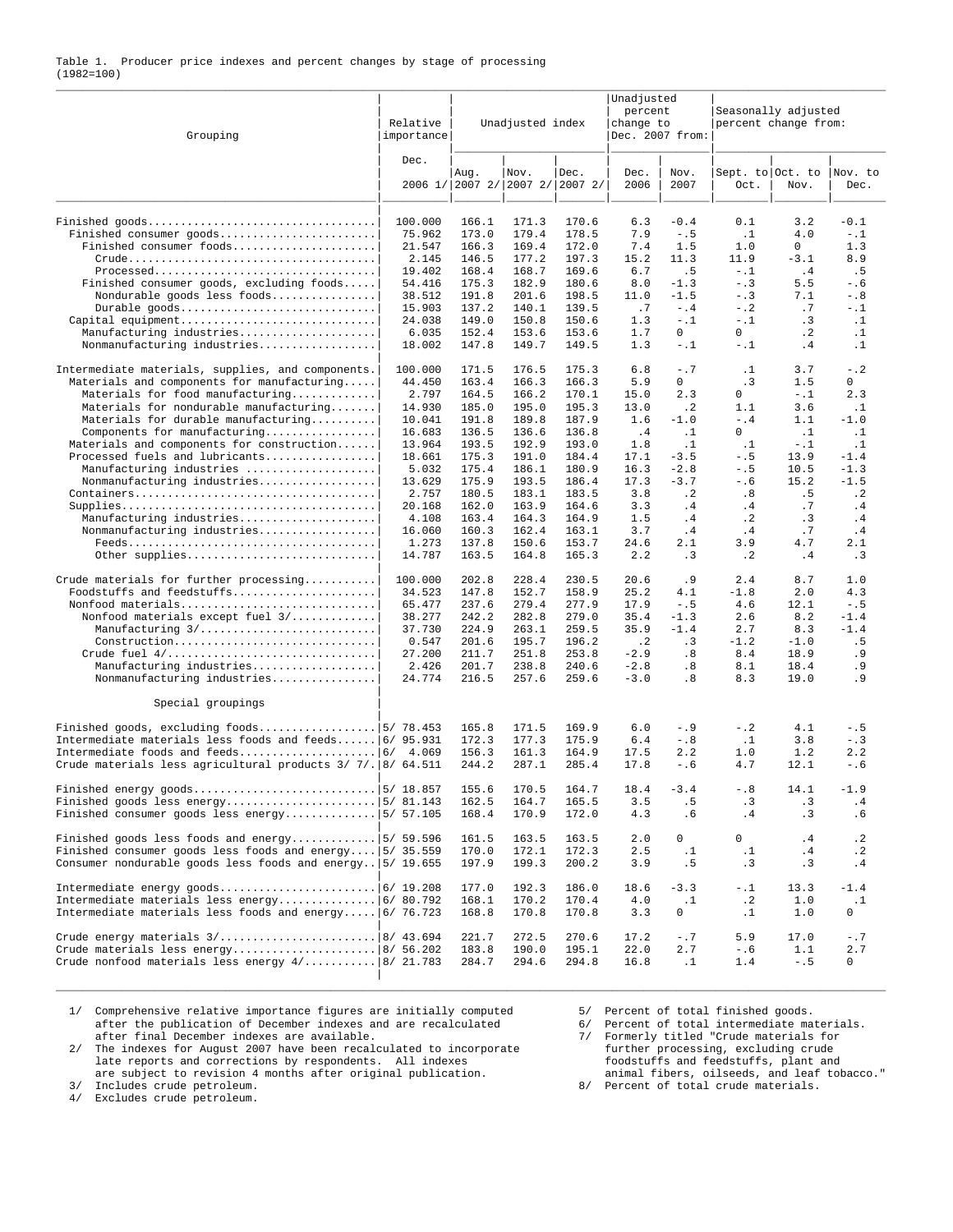| Commodity<br>code                                                                                                                                                                                                                                                                                                                                                                                                                                          | Grouping                                                                                                                                                                                                                                                                                                                                                                                                                                                                                                                                                                                                                                                                                                                                                  |                                                                                               | Unadjusted index                                                                                                                                                                                                                                                                        |                                                                                                                                                                                                                                                                                          | Unadjusted<br>percent<br>change to<br>Dec. 2007 from:                                                                                                                                                                                      |                                                                                                                                                                                                                                                                                                      | Seasonally adjusted<br>percent change from:                                                                                                                                                                                                                                      |                                                                                                                                                                                                                                                                                              |                                                                                                                                                                                                                                                                                        |
|------------------------------------------------------------------------------------------------------------------------------------------------------------------------------------------------------------------------------------------------------------------------------------------------------------------------------------------------------------------------------------------------------------------------------------------------------------|-----------------------------------------------------------------------------------------------------------------------------------------------------------------------------------------------------------------------------------------------------------------------------------------------------------------------------------------------------------------------------------------------------------------------------------------------------------------------------------------------------------------------------------------------------------------------------------------------------------------------------------------------------------------------------------------------------------------------------------------------------------|-----------------------------------------------------------------------------------------------|-----------------------------------------------------------------------------------------------------------------------------------------------------------------------------------------------------------------------------------------------------------------------------------------|------------------------------------------------------------------------------------------------------------------------------------------------------------------------------------------------------------------------------------------------------------------------------------------|--------------------------------------------------------------------------------------------------------------------------------------------------------------------------------------------------------------------------------------------|------------------------------------------------------------------------------------------------------------------------------------------------------------------------------------------------------------------------------------------------------------------------------------------------------|----------------------------------------------------------------------------------------------------------------------------------------------------------------------------------------------------------------------------------------------------------------------------------|----------------------------------------------------------------------------------------------------------------------------------------------------------------------------------------------------------------------------------------------------------------------------------------------|----------------------------------------------------------------------------------------------------------------------------------------------------------------------------------------------------------------------------------------------------------------------------------------|
|                                                                                                                                                                                                                                                                                                                                                                                                                                                            |                                                                                                                                                                                                                                                                                                                                                                                                                                                                                                                                                                                                                                                                                                                                                           | Aug.                                                                                          | Nov.<br>2007 1/ 2007 1/ 2007 1/                                                                                                                                                                                                                                                         | Dec.                                                                                                                                                                                                                                                                                     | Dec.<br>2006                                                                                                                                                                                                                               | Nov.<br>2007                                                                                                                                                                                                                                                                                         | Oct.                                                                                                                                                                                                                                                                             | Sept.to Oct. to Nov. to<br>Nov.                                                                                                                                                                                                                                                              | Dec.                                                                                                                                                                                                                                                                                   |
|                                                                                                                                                                                                                                                                                                                                                                                                                                                            | FINISHED CONSUMER GOODS<br>FINISHED CONSUMER FOODS                                                                                                                                                                                                                                                                                                                                                                                                                                                                                                                                                                                                                                                                                                        | 166.1<br>173.0<br>166.3                                                                       | 171.3<br>179.4<br>169.4                                                                                                                                                                                                                                                                 | 170.6<br>178.5<br>172.0                                                                                                                                                                                                                                                                  | 6.3<br>7.9<br>7.4                                                                                                                                                                                                                          | $-0.4$<br>$- 0.5$<br>1.5                                                                                                                                                                                                                                                                             | 0.1<br>$\cdot$ 1<br>$1.0$                                                                                                                                                                                                                                                        | 3.2<br>4.0<br>$\Omega$                                                                                                                                                                                                                                                                       | $-0.1$<br>$-1$<br>1.3                                                                                                                                                                                                                                                                  |
| $01 - 11$<br>$01 - 13$<br>$01 - 71 - 07$<br>$02 - 11$<br>$02 - 13$<br>$02 - 14 - 02$<br>$02 - 21 - 01$<br>$02 - 21 - 04$<br>$02 - 22 - 03$<br>$02 - 22 - 06$<br>$02 - 23$<br>$02 - 3$<br>$02 - 4$<br>$02 - 55$<br>$02 - 62$<br>$02 - 63 - 01$<br>$02 - 78$                                                                                                                                                                                                 | Eggs for fresh use (Dec. 1991=100)  124.7<br>Pasta products (June 1985=100) 2/  134.8<br>Processed fruits and vegetables<br>Confectionery end products 2/ <br>FINISHED CONSUMER GOODS EXCLUDING FOODS  175.3                                                                                                                                                                                                                                                                                                                                                                                                                                                                                                                                              | 157.4<br>208.2<br>168.2                                                                       | 120.3<br>169.0<br>177.0<br>221.6<br>165.4<br>142.3<br>135.4<br>125.2<br>133.7<br>124.8<br>242.6<br>188.4<br>158.5<br>208.2<br>170.1<br>169.0<br>239.4<br>182.9                                                                                                                          | 139.5<br>191.6<br>193.2<br>221.9<br>167.9<br>145.5<br>139.8<br>124.4<br>133.9<br>114.2<br>244.8<br>188.7<br>160.1<br>208.9<br>169.1<br>168.8<br>254.9<br>180.6                                                                                                                           | 4.2<br>19.9<br>56.4<br>4.9<br>11.7<br>12.4<br>2.6<br>$-1.6$<br>7.5<br>8.0<br>4.9<br>23.7<br>3.5<br>3.2<br>2.9<br>7.7<br>31.9<br>8.0                                                                                                        | 16.0<br>13.4<br>9.2<br>$\cdot$ 1<br>1.5<br>2.2<br>3.2<br>$-0.6$<br>$\cdot$ 1<br>$-8.5$<br>. 9<br>$\cdot$ 2<br>1.0<br>.3<br>$-0.6$<br>$- . 1$<br>6.5<br>$-1.3$                                                                                                                                        | 4.6<br>29.1<br>$-8.7$<br>.5<br>1.7<br>2.6<br>$-2.1$<br>$-3.3$<br>$-1.5$<br>$-2.7$<br>1.1<br>$- .9$<br>1.1<br>$\cdot$ .7<br>2.2<br>$\Omega$<br>2.5<br>$- . 3$                                                                                                                     | 6.8<br>$-13.2$<br>2.8<br>.9<br>5.5<br>2.9<br>$-5.0$<br>2.0<br>.8<br>8.7<br>2.8<br>.3<br>$-0.6$<br>.4<br>$-$ .1<br>3.4<br>4.8<br>5.5                                                                                                                                                          | 16.0<br>13.4<br>6.2<br>$\cdot$ 1<br>1.5<br>2.2<br>3.2<br>$-1.3$<br>$\cdot$ 1<br>$-9.4$<br>.6<br>$\cdot$ 2<br>.8<br>.3<br>$- 0.2$<br>$- .1$<br>6.5<br>- . 6                                                                                                                             |
| $02 - 61$<br>$03 - 81 - 06$<br>$03 - 81 - 07$<br>$03 - 82$<br>$04 - 3$<br>$05 - 41$<br>$05 - 51$<br>$05 - 71$<br>$05 - 73 - 02 - 01$<br>$06 - 38$<br>$06 - 71$<br>$06 - 75$<br>$07 - 12$<br>$09 - 15 - 01$<br>$09 - 31 - 01$<br>$09 - 32 - 04$<br>$09 - 33$<br>$12 - 1$<br>$12 - 3$<br>$12 - 4$<br>$12 - 5$<br>$12 - 62$<br>$12 - 64$<br>$12 - 66$<br>$14 - 11 - 01$<br>$15 - 11$<br>$15 - 12$<br>$15 - 2$<br>$15 - 5$<br>$15 - 94 - 02$<br>$15 - 94 - 04$ | Alcoholic beverages<br>Women's, girls', & infants' apparel (12/03=100) 2/<br>Men's and boys' apparel (Dec. 2003=100) $2/\ldots$<br>Textile housefurnishings 2/  125.6<br>Residential electric power (Dec. 1990=100)  142.9<br>Pharmaceutical preparations (June 2001=100) $2/\ldots$   130.6<br>Cosmetics and other toilet preparations 2/  147.9<br>Sanitary paper products 2/<br>Newspaper circulation<br>Periodical circulation (June 2007=100) 2/<br>Home electronic equipment 2/<br>Lawn and garden equip., ex. tractors 2/   136.3<br>Toys, games, and children's vehicles 2/  131.1<br>Jewelry, platinum, & karat gold 2/ 154.2                                                                                                                    | 160.5<br>101.1<br>98.7<br>118.8<br>163.1<br>244.8<br>99.8<br>286.2<br>174.4<br>56.7           | 161.3<br>101.1<br>99.1<br>126.6<br>152.2<br>139.6<br>223.0<br>257.7<br>273.8<br>131.2<br>146.6<br>148.1<br>120.7<br>163.3<br>247.3<br>99.9<br>288.3<br>175.9<br>157.2<br>105.2<br>56.7<br>176.6<br>(3)<br>136.6<br>128.9<br>131.5<br>129.9<br>497.6<br>211.4<br>159.6<br>156.5<br>150.8 | 161.4<br>101.1<br>98.9<br>126.4<br>152.2<br>140.5<br>222.2<br>237.1<br>260.0<br>131.7<br>146.5<br>149.7<br>121.0<br>163.5<br>247.2<br>100.1<br>288.2<br>175.4<br>158.6<br>105.0<br>56.7<br>180.9<br>(3)<br>136.6<br>127.3<br>131.4<br>130.2<br>500.4<br>212.9<br>160.2<br>157.0<br>150.6 | .4<br>. 9<br>$\cdot$ 2<br>1.9<br>1.5<br>5.9<br>$-1.3$<br>37.1<br>30.9<br>5.3<br>1.0<br>2.3<br>2.6<br>2.0<br>1.8<br>(3)<br>2.6<br>1.2<br>1.9<br>1.7<br>$-4.7$<br>2.6<br>(3)<br>.4<br>$-1.4$<br>1.4<br>2.7<br>8.6<br>1.5<br>8.2<br>.3<br>1.3 | $\cdot$ 1<br>0<br>$- 0.2$<br>$- 0.2$<br>$\circ$<br>. 6<br>$- .4$<br>$-8.0$<br>$-5.0$<br>.4<br>$-1$<br>1.1<br>$\cdot$ 2<br>$\cdot$ 1<br>$\Omega$<br>. 2<br>$\Omega$<br>$- 0.3$<br>. 9<br>$-$ .2<br>$\circ$<br>2.4<br>(3)<br>$\Omega$<br>$-1.2$<br>$-1$<br>$\cdot$ 2<br>. 6<br>.7<br>.4<br>. 3<br>$-1$ | $-1.3$<br>-.1<br>$\cdot$ 1<br>.8<br>.3<br>$\cdot$ 2<br>$-2.4$<br>$-3.1$<br>$-2.5$<br>$\Omega$<br>$-1$<br>$\Omega$<br>.8<br>.4<br>$-1.1$<br>.3<br>. 5<br>$\cdot$ 3<br>.3<br>.4<br>0<br>0<br>(3)<br>. 4<br>1.0<br>$\Omega$<br>$- . 3$<br>. 9<br>$\circ$<br>.8<br>$\cdot$ 1<br>$-1$ | . 2<br>0<br>$\cdot$ 2<br>. 3<br>$\cdot$ 1<br>1.0<br>$-5.2$<br>34.8<br>31.5<br>$\cdot$ 2<br>.9<br>$\Omega$<br>.8<br>.4<br>$\Omega$<br>$\Omega$<br>$\Omega$<br>.1<br>$-$ .1<br>$-1.4$<br>0<br>0<br>(3)<br>$-$ .2<br>. 6<br>$\cdot$ 2<br>$\cdot$ 2<br>$-.5$<br>$- 0.2$<br>2.0<br>$\Omega$<br>.3 | $\cdot$ 1<br>0<br>$- 0.2$<br>$- 0.2$<br>$\circ$<br>.6<br>-.1<br>$-4.8$<br>$-1$<br>.4<br>-.1<br>1.1<br>$\cdot$ 2<br>$\cdot$ 1<br>- . 1<br>$\cdot$ 2<br>0<br>$- . 3$<br>.9<br>$-$ .2<br>0<br>2.4<br>(3)<br>$\Omega$<br>$- .9$<br>- . 1<br>$\cdot$ 2<br>.6<br>.7<br>.4<br>.3<br>$\cdot$ 1 |
| $11 - 1$<br>$11 - 2$<br>$11 - 37$<br>$11 - 38$<br>$11 - 39$<br>$11 - 41$<br>$11 - 44$<br>$11 - 51$<br>$11 - 62$<br>$11 - 64$<br>$11 - 65$<br>$11 - 74$<br>$11 - 76$<br>$11 - 79 - 05$<br>$11 - 91$<br>$11 - 92$<br>$11 - 93$<br>$12 - 2$<br>$14 - 11 - 05$<br>$14 - 11 - 06$<br>$14 - 14$<br>$14 - 21 - 02$<br>$14 - 31$<br>$14 - 4$                                                                                                                       | Agricultural machinery and equipment 2/  183.9<br>Construction machinery and equipment 2/  179.9<br>Metal cutting machine tools 2/  165.6<br>Metal forming machine tools 2/ <br>Tools, dies, jigs, fixtures, and ind. molds 2/<br>Pumps, compressors, and equipment 2/<br>Industrial material handling equipment 2/<br>Electronic computers (Dec. 2004=100) $2/$<br>Paper industries machinery (June 1982=100) 2/<br>Transformers and power regulators $2/$<br>Communication & related equip. (Dec. 1985=100) 2/<br>X-ray and electromedical equipment 2/ <br>Oil field and gas field machinery  <br>Mining machinery and equipment 2/  191.8<br>Office and store machines and equipment $2/$   115.3<br>INTERMEDIATE MATERIALS, SUPPLIES, AND COMPONENTS | 184.4<br>144.1<br>195.7<br>162.6<br>48.5<br>184.7<br>197.8<br>103.1<br>92.7<br>185.9<br>171.5 | 185.3<br>180.7<br>166.5<br>184.6<br>144.1<br>197.1<br>163.4<br>45.7<br>162.9<br>184.9<br>150.8<br>199.1<br>103.1<br>92.5<br>186.6<br>193.5<br>115.8<br>181.4<br>149.2<br>178.6<br>170.9<br>222.3<br>195.6<br>178.2<br>176.5                                                             | 185.3<br>180.7<br>166.4<br>184.6<br>144.2<br>197.6<br>163.4<br>45.9<br>162.9<br>188.7<br>150.8<br>198.8<br>103.3<br>91.8<br>187.0<br>193.5<br>116.1<br>183.2<br>147.2<br>178.6<br>171.0<br>223.1<br>195.4<br>177.8<br>175.3                                                              | 2.5<br>2.2<br>1.6<br>$\cap$<br>$-1.1$<br>4.4<br>3.0<br>$-22.6$<br>1.0<br>4.8<br>1.8<br>8.5<br>1.2<br>$-2.9$<br>6.0<br>3.9<br>1.8<br>2.5<br>$- . 9$<br>2.9<br>2.3<br>3.1<br>3.5<br>3.0<br>6.8                                               | 0<br>$\Omega$<br>$- 0.1$<br>$\Omega$<br>.1<br>$\cdot$ 3<br>$\Omega$<br>. 4<br>$\Omega$<br>2.1<br>$\Omega$<br>$-$ .2<br>$\cdot$ 2<br>$- . 8$<br>$\cdot$ 2<br>$\Omega$<br>. 3<br>1.0<br>$-1.3$<br>$\Omega$<br>$\cdot$ 1<br>.4<br>$- . 1$<br>$- 0.2$<br>-.7                                             | .7<br>.4<br>.4<br>$\cdot$ 2<br>.1<br>.5<br>.4<br>$-1.3$<br>.3<br>$-.5$<br>$\Omega$<br>.9<br>$- . 1$<br>$- 0.2$<br>.3<br>$- 0.2$<br>$\cdot$ 3<br>$\cdot$ 1<br>$-2.7$<br>$\circ$<br>$\Omega$<br>.5<br>1.6<br>.7<br>$\cdot$ 1                                                       | 0<br>$\cdot$ 1<br>$\cdot$ 2<br>. 1<br>- . 1<br>$\cdot$ 1<br>$-1$<br>$-2.4$<br>$\cdot$ 3<br>$-1.1$<br>$\Omega$<br>1.0<br>. 1<br>$- . 1$<br>$\cdot$ 3<br>.6<br>-.6<br>.3<br>2.3<br>$\cdot$ 2<br>$- 0.2$<br>$\cdot\,1$<br>$- . 3$<br>$-1$<br>3.7                                                | 0<br>0<br>$-1.1$<br>$\Omega$<br>$\cdot$ 1<br>$\cdot$ 3<br>0<br>.4<br>$\Omega$<br>2.1<br>0<br>$- 0.2$<br>$\cdot$ 2<br>$- 0.8$<br>$- 0.2$<br>$\circ$<br>$\cdot$ 3<br>1.0<br>$- . 3$<br>0<br>$\cdot$ 1<br>.4<br>$- .1$<br>$-$ . 2<br>$- . 2$                                              |
| $02 - 12 - 03$<br>$02 - 53$<br>$02 - 54$<br>$02 - 64 - 01 - 11$<br>$02 - 9$                                                                                                                                                                                                                                                                                                                                                                                | INTERMEDIATE FOODS AND FEEDS<br>Refined sugar and byproducts 2/<br>Confectionery materials<br>Soft drink beverage bases (Dec. 1985=100) $2/\dots$<br>Prepared animal feeds 2/                                                                                                                                                                                                                                                                                                                                                                                                                                                                                                                                                                             | 156.3<br>128.5<br>152.9<br>196.4<br>142.6                                                     | 161.3<br>214.0<br>122.0<br>153.4<br>198.8<br>153.0                                                                                                                                                                                                                                      | 164.9<br>240.2<br>127.8<br>153.7<br>198.8<br>155.6                                                                                                                                                                                                                                       | 17.5<br>59.0<br>$-9.7$<br>13.3<br>5.2<br>20.3                                                                                                                                                                                              | 2.2<br>12.2<br>4.8<br>$\cdot$ 2<br>0<br>1.7                                                                                                                                                                                                                                                          | 1.0<br>5.9<br>$-1.3$<br>.7<br>$\cdot$ 1<br>3.1                                                                                                                                                                                                                                   | 1.2<br>$-2.1$<br>$-2.6$<br>$\circ$<br>1.2<br>3.7                                                                                                                                                                                                                                             | 2.2<br>12.2<br>4.8<br>$\cdot$ 1<br>$\Omega$<br>1.7                                                                                                                                                                                                                                     |
|                                                                                                                                                                                                                                                                                                                                                                                                                                                            | INTERMEDIATE MATERIALS LESS FOODS AND FEEDS                                                                                                                                                                                                                                                                                                                                                                                                                                                                                                                                                                                                                                                                                                               | 172.3                                                                                         | 177.3                                                                                                                                                                                                                                                                                   | 175.9                                                                                                                                                                                                                                                                                    | 6.4                                                                                                                                                                                                                                        | $-$ . $8\,$                                                                                                                                                                                                                                                                                          | $\cdot$ 1                                                                                                                                                                                                                                                                        | 3.8                                                                                                                                                                                                                                                                                          | $- . 3$                                                                                                                                                                                                                                                                                |
| $03 - 1$<br>$03 - 2$<br>$03 - 3$<br>$03 - 4$<br>$03 - 83 - 03$<br>$04 - 2$<br>$05 - 32$                                                                                                                                                                                                                                                                                                                                                                    | See footnotes at end of table.                                                                                                                                                                                                                                                                                                                                                                                                                                                                                                                                                                                                                                                                                                                            |                                                                                               | 115.1<br>118.8<br>121.9<br>129.1<br>139.6<br>232.7<br>404.6                                                                                                                                                                                                                             | 115.3<br>119.0<br>121.6<br>129.4<br>139.6<br>232.8<br>398.6                                                                                                                                                                                                                              | 0<br>3.6<br>1.8<br>1.6<br>. 9<br>2.8<br>57.0                                                                                                                                                                                               | $\cdot$ 2<br>$\cdot$ 2<br>$- 0.2$<br>$\cdot$ 2<br>0<br>0<br>$-1.5$                                                                                                                                                                                                                                   | $- 0.2$<br>$- . 3$<br>$- .1$<br>$\Omega$<br>$\circ$<br>.4<br>9.3                                                                                                                                                                                                                 | . 7<br>1.0<br>.3<br>.4<br>$- .1$<br>. 4<br>11.1                                                                                                                                                                                                                                              | $\cdot$ 2<br>$\cdot$ 2<br>$- 0.2$<br>$\cdot$ 2<br>$\circ$<br>0<br>$-1.5$                                                                                                                                                                                                               |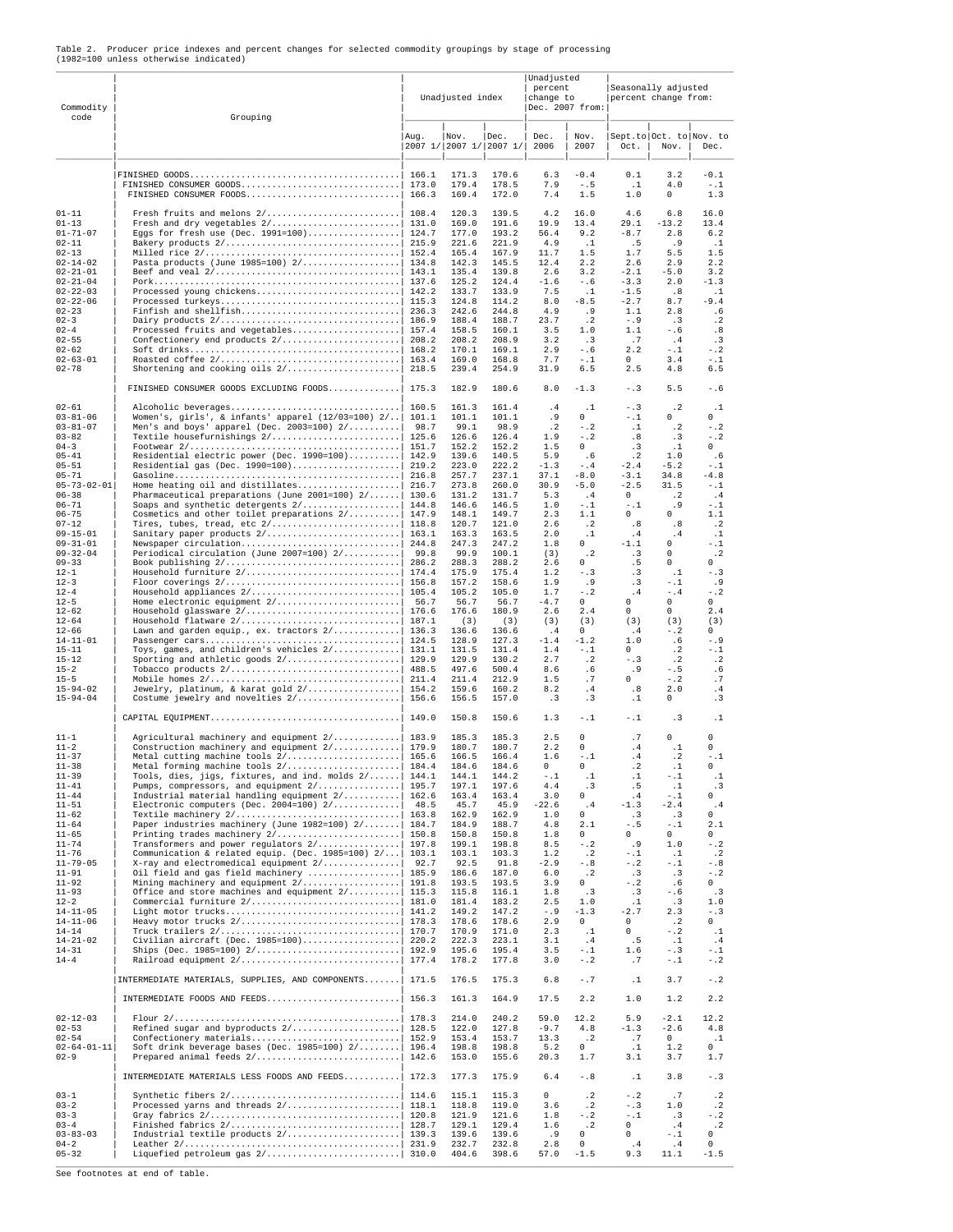|                                       |  |  |  |  |  |  | Table 2. Producer price indexes and percent changes for selected commodity groupings by stage of processing - Continued |  |
|---------------------------------------|--|--|--|--|--|--|-------------------------------------------------------------------------------------------------------------------------|--|
| (1982=100 unless otherwise indicated) |  |  |  |  |  |  |                                                                                                                         |  |

| Commodity<br>code                          | Grouping                                                                                                              |                | Unadjusted index        |                 | Unadjusted<br>percent<br>change to<br>Dec. 2007 from: |                         | Seasonally adjusted<br>percent change from: |                                 |                       |  |
|--------------------------------------------|-----------------------------------------------------------------------------------------------------------------------|----------------|-------------------------|-----------------|-------------------------------------------------------|-------------------------|---------------------------------------------|---------------------------------|-----------------------|--|
|                                            |                                                                                                                       | Aug.           | Nov.<br>2007 1/ 2007 1/ | Dec.<br> 20071/ | Dec.<br>2006                                          | Nov.<br>2007            | Oct.                                        | Sept.to Oct. to Nov. to<br>Nov. | Dec.                  |  |
|                                            | INTERMEDIATE MATERIALS LESS FOODS AND FEEDS                                                                           |                |                         |                 |                                                       |                         |                                             |                                 |                       |  |
|                                            | $-Continued \ldots \ldots \ldots \ldots \ldots \ldots \ldots \ldots \ldots \ldots \ldots \ldots \ldots$               |                |                         |                 |                                                       |                         |                                             |                                 |                       |  |
| $05 - 42$<br>$05 - 43$                     | Commercial electric power<br>Industrial electric power                                                                | 172.7<br>187.6 | 165.4<br>182.3          | 163.2<br>179.9  | 3.8<br>7.2                                            | $-1.3$<br>$-1.3$        | $-0.1$<br>.9                                | 1.4<br>1.7                      | $-1.1$<br>$-1.3$      |  |
| $05 - 52$<br>$05 - 53$                     | Commercial natural gas (Dec. 1990=100)<br>Industrial natural gas (Dec. $1990=100$ )                                   | 229.8<br>230.0 | 235.4<br>243.1          | 236.0<br>242.3  | $-1.4$<br>$-4.6$                                      | . 3<br>$- . 3$          | $-1.2$<br>3.9                               | $-6.0$<br>$-4.6$                | .6<br>3.4             |  |
| $05 - 54$                                  | Natural gas to electric utilities (Dec. 1990=100)                                                                     | 179.4          | 191.6                   | 185.4           | $-5.4$                                                | $-3.2$                  | 1.3                                         | $-1$                            | $-3.2$                |  |
| $05 - 72 - 03$<br>$05 - 73 - 03$           |                                                                                                                       | 216.9          | 246.2<br>296.7          | 246.7<br>271.9  | 29.9<br>33.9                                          | $\cdot$ . 2<br>$-8.4\,$ | 3.2<br>$-4.0$                               | 22.2<br>35.8                    | 3.4<br>$-3.0$         |  |
| $05 - 74$                                  |                                                                                                                       | 185.5          | 194.5                   | 200.8           | 38.2                                                  | 3.2                     | $-7.6$                                      | 8.8                             | 3.2                   |  |
| $06 - 1$<br>$06 - 21$                      |                                                                                                                       |                | 245.8<br>210.4          | 244.4<br>210.3  | 15.9<br>3.3                                           | $-0.6$<br>$\mathsf 0$   | . 9<br>0                                    | 7.0<br>0                        | $-0.6$<br>.4          |  |
| $06 - 22$                                  |                                                                                                                       |                | 223.0                   | 217.7           | 7.6                                                   | $-2.4$                  | $-.9$                                       | 3.1                             | $-2.4$                |  |
| $06 - 31$<br>$06 - 4$                      | Medicinal and botanical chemicals 2/  141.7                                                                           | 188.8          | 141.8<br>220.1          | 141.6<br>241.0  | 2.1<br>49.5                                           | $-1.1$<br>9.5           | $\Omega$<br>6.3                             | . 1<br>4.4                      | $-1$<br>9.5           |  |
| $06 - 51$<br>$06 - 52 - 01$                |                                                                                                                       | 163.7<br>227.8 | 170.2<br>241.9          | 173.6<br>253.5  | 18.1<br>31.5                                          | 2.0<br>4.8              | 1.0<br>$-2.7$                               | 2.0<br>2.3                      | 1.8<br>2.4            |  |
| $06 - 52 - 02$                             |                                                                                                                       | 196.0          | 210.9                   | 235.3           | 75.9                                                  | 11.6                    | $-7.1$                                      | 6.7                             | 11.6                  |  |
| $06 - 53$<br>$06 - 6$                      | Other agricultural chemicals 2/                                                                                       | 157.7<br>198.7 | 158.6<br>209.7          | 160.3<br>208.1  | 3.1<br>10.0                                           | 1.1<br>$-0.8$           | 1.0<br>.6                                   | $-0.5$<br>5.5                   | 1.1<br>$-0.8$         |  |
| $07 - 11 - 02$                             |                                                                                                                       | 170.7          | 169.8                   | 171.3           | 3.1                                                   | . 9                     | $-1.2$                                      | $-1.1$                          | . 9                   |  |
| $07 - 21$<br>$07 - 22$                     | Plastic construction products 2/ <br>Unsupported plastic film, sheet, & other shapes $2/.$                            | 179.6<br>177.8 | 179.2<br>181.7          | 180.3<br>181.9  | $\cdot$ 3<br>3.7                                      | . 6<br>$\cdot$ 1        | $-1.3$<br>2.4                               | .4<br>.8                        | . 6<br>$\cdot$ 1      |  |
| $07 - 26$                                  | Plastic parts and components for manufacturing $2/\ldots$                                                             | 130.0          | 130.2                   | 130.3           | $-1.1$                                                | $\cdot$ 1               | $\Omega$                                    | $\cdot$ 2                       | $\cdot$ 1             |  |
| $08 - 11$<br>$08 - 12$                     |                                                                                                                       | 192.2          | 158.9<br>190.8          | 157.9<br>188.7  | $-4.7$<br>$-3.3$                                      | $-0.6$<br>$-1.1$        | $-4.4$<br>$- .1$                            | $-3.8$<br>$- 0.2$               | $-0.6$<br>$-1.1$      |  |
| $08 - 2$<br>$08 - 3$                       |                                                                                                                       | 181.1          | 201.6<br>177.2          | 201.2<br>177.1  | $\cdot$ 2<br>7.2                                      | $- 0.2$<br>$- . 1$      | $\cdot$ 2<br>$-2.0$                         | $\cdot$ 3<br>$\cdot$ 1          | $-1$<br>-.1           |  |
| $09 - 11$                                  |                                                                                                                       |                | 165.8                   | 167.2           | 11.9                                                  | .8                      | .6                                          | .3                              | .8                    |  |
| $09 - 13$<br>$09 - 14$                     |                                                                                                                       | 199.1          | 171.1<br>209.2          | 172.4<br>209.4  | 1.4<br>6.0                                            | .8<br>$\cdot$ 1         | $\cdot$ 2<br>3.4                            | .9<br>$- .4$                    | .8<br>$\cdot$ 1       |  |
| $09 - 15 - 03$                             |                                                                                                                       | 197.3          | 201.2                   | 201.7           | 3.1                                                   | $\cdot$ 2               | 1.2                                         | .8                              | $\cdot$ 2             |  |
| $09 - 2$<br>$09 - 37$                      | Commercial printing (June 1982=100) 2/  166.1                                                                         |                | 155.7<br>166.1          | 152.3<br>166.5  | $-2.2$<br>.4                                          | $-2.2$<br>$\cdot$ 2     | $-3.6$<br>$\Omega$                          | 3.7<br>$-1.1$                   | $-2.2$<br>$\cdot$ 2   |  |
| $10 - 15$                                  | Foundry and forge shop products 2/  172.3                                                                             |                | 172.0                   | 171.7           | 2.9                                                   | $-$ .2                  | $\cdot$ 1                                   | $- 0.2$                         | $-$ .2                |  |
| $10 - 17$<br>$10 - 22$                     |                                                                                                                       |                | 179.3<br>282.3          | 180.8<br>258.3  | 1.0<br>4.0                                            | .8<br>$-8.5$            | $-1.8$<br>2.8                               | 2.3<br>2.5                      | .8<br>$-8.5$          |  |
| $10 - 25 - 01$<br>$10 - 25 - 02$           |                                                                                                                       |                | 183.1<br>404.3          | 182.7<br>386.7  | $-1.7$<br>$-3.8$                                      | $- 0.2$<br>$-4.4$       | $-1.6$<br>. 5                               | .7<br>$-4.9$                    | $- 0.2$<br>$-4.4$     |  |
| $10 - 26$                                  |                                                                                                                       |                | 242.9                   | 234.9           | $\cdot$ 2                                             | $-3.3$                  | 4.3                                         | $-5.7$                          | $-3.3$                |  |
| $10 - 3$<br>$10 - 4$                       |                                                                                                                       | 180.6          | 134.0<br>180.5          | 134.1<br>179.9  | 5.7<br>1.9                                            | .1<br>$-1.3$            | $\circ$<br>$-1$                             | $-1$<br>$-1$                    | . 1<br>$- . 3$        |  |
| $10 - 5$                                   | Plumbing fixtures and brass fittings                                                                                  | 221.9          | 220.2                   | 220.2           | 3.1                                                   | 0                       | $- . 8$                                     | $- . 5$                         | 0                     |  |
| $10 - 6$<br>$10 - 7$                       | Heating equipment 2/<br>Fabricated structural metal products 2/                                                       | 196.1<br>188.2 | 197.2<br>189.1          | 197.2<br>190.1  | 3.2<br>2.6                                            | $\Omega$<br>. 5         | $\cdot$ 3<br>$\Omega$                       | $\cdot$ 2<br>. 3                | 0<br>. 5              |  |
| $10 - 88$                                  | Fabricated ferrous wire products (June 1982=100) 2/.                                                                  | 168.6          | 168.2                   | 169.3           | 3.5                                                   | .7<br>$\cap$            | $-1$                                        | $\cdot$ 7<br>1.4                | .7<br>0               |  |
| $10 - 89$<br>$11 - 45$                     | Other misc. metal products 2/<br>Mechanical power transmission equipment                                              | 145.5<br>205.6 | 145.8<br>208.1          | 145.8<br>208.5  | 2.4<br>3.1                                            | $\cdot$ 2               | $- .1$<br>$1.0$                             | . 6                             | $\cdot$ 2             |  |
| $11 - 48$<br>$11 - 49 - 02$                | Air conditioning and refrigeration equipment 2/<br>Metal valves, ex.fluid power (Dec. 1982=100) $2/$                  | 157.3<br>229.3 | 158.0<br>230.6          | 159.1<br>230.8  | 3.9<br>6.8                                            | .7<br>$\cdot$ 1         | $- . 3$<br>. 6                              | $\cdot$ 3<br>$-1$               | .7<br>$\cdot$ 1       |  |
| $11 - 49 - 05$                             | Ball and roller bearings 2/                                                                                           | 202.6          | 204.9                   | 205.3           | 5.2                                                   | $\cdot$ 2               | $\cdot$ 1                                   | . 9                             | $\cdot$ 2             |  |
| $11 - 71$<br>$11 - 73$                     | Motors, generators, motor generator sets 2/ 173.9                                                                     | 195.9          | 196.8<br>174.5          | 197.3<br>174.4  | 4.1<br>3.2                                            | .3<br>-.1               | $\Omega$<br>$\cdot$ 1                       | .3<br>$\cdot$ 2                 | $\cdot$ 3<br>- . 1    |  |
| $11 - 75$                                  | Switchgear, switchboard, etc., equipment 2/  186.9                                                                    |                | 190.7                   | 190.8           | 3.5                                                   | $\cdot$ 1               | $-1.0$<br>$\circ$                           | $\cdot$ 2<br>$-2.0$             | $\cdot$ 1             |  |
| $11 - 78$<br>$11 - 94$                     | Electronic components and accessories 2/                                                                              | 80.8           | 79.2<br>155.1           | 79.5<br>155.2   | $-11.4$<br>1.5                                        | .4<br>$\cdot$ 1         | $- . 3$                                     | $\circ$                         | .4<br>$\cdot$ 1       |  |
| $11 - 95$<br>$13 - 11$                     | Machine shop products 2/                                                                                              | 159.4<br>114.1 | 159.5<br>113.3          | 161.9<br>113.6  | 2.4<br>$-0.6$                                         | 1.5<br>.3               | $- . 1$<br>$-1.4$                           | $\Omega$<br>$\cdot$ 1           | 1.5<br>. 3            |  |
| $13 - 22$                                  |                                                                                                                       |                | 208.9                   | 208.8           | 3.5                                                   | $\Omega$                | $- 0.1$                                     | . 9                             | .7                    |  |
| $13 - 3$<br>$13 - 6$                       |                                                                                                                       |                | 204.4<br>141.9          | 204.7<br>143.1  | 3.3<br>$-2.5$                                         | . 1<br>.8               | $\cap$<br>.6                                | . 3<br>$-2.6$                   | .4<br>2.1             |  |
| $13 - 7$                                   |                                                                                                                       | 216.0          | 208.6                   | 206.8           | $-22.2$                                               | $-0.9$                  | -4.7                                        | $-1.3$                          | -.9                   |  |
| $13 - 8$<br>$14 - 12$                      |                                                                                                                       |                | 165.1<br>118.3          | 165.1<br>118.2  | 6.3<br>.8                                             | 0<br>$- . 1$            | .3<br>$- .1$                                | $\cdot$ 1<br>0                  | $-1$<br>$-1$          |  |
| $14 - 23$<br>$14 - 25$                     | Aircraft engines & engine parts (Dec. 1985=100)  179.5<br>Aircraft parts & aux.equip., nec (June 1985=100) 2/   158.1 |                | 180.0<br>159.1          | 180.0<br>159.1  | 3.3<br>.9                                             | $\circ$<br>$\Omega$     | .8<br>$\sim$ . 1                            | $\cdot$ 2<br>.6                 | $\cdot$ 1<br>$\Omega$ |  |
| $15 - 42$                                  |                                                                                                                       | 123.8          | 122.3                   | 124.1           | 2.1                                                   | 1.5                     | $-1.2$                                      | $\cdot$ 2                       | 1.5                   |  |
| $15 - 6$                                   | Medical/surgical/personal aid devices                                                                                 | 163.0          | 163.2                   | 163.4           | 1.1                                                   | $\cdot$ 1               | $-1$                                        | $\cdot$ 2                       | $- . 1$               |  |
|                                            | CRUDE MATERIALS FOR FURTHER PROCESSING<br>CRUDE FOODSTUFFS AND FEEDSTUFFS                                             | 202.8<br>147.8 | 228.4<br>152.7          | 230.5<br>158.9  | 20.6<br>25.2                                          | . 9<br>4.1              | 2.4<br>$-1.8$                               | 8.7<br>2.0                      | 1.0<br>4.3            |  |
|                                            |                                                                                                                       |                |                         |                 |                                                       |                         |                                             |                                 |                       |  |
| $01 - 21$<br>$01 - 22 - 02$                |                                                                                                                       | 172.9<br>126.0 | 220.2<br>144.8          | 270.0<br>165.7  | 112.3<br>21.5                                         | 22.6<br>14.4            | 7.4<br>.5                                   | $-4.3$<br>16.0                  | 22.6<br>14.4          |  |
| $01 - 31$<br>$01 - 32$                     | Slaughter cattle 2/                                                                                                   | 134.2<br>84.9  | 134.2<br>58.6           | 134.8<br>64.4   | 8.2<br>$-12.4$                                        | .4<br>9.9               | $-1.4$<br>$-11.9$                           | $- .4$<br>$-7.9$                | .4<br>9.5             |  |
| $01 - 41 - 02$                             |                                                                                                                       |                | 187.1                   | 177.6           | 9.3                                                   | $-5.1$                  | $-11.0$                                     | $-\, . \, 8$                    | $-5.1$                |  |
| $01 - 42$<br>$01 - 6$                      |                                                                                                                       | 170.9<br>161.7 | 183.8<br>162.4          | 162.8<br>162.5  | 23.7<br>53.7                                          | $-11.4$<br>$\cdot$ 1    | $-0.9$<br>$-5.1$                            | $-3.5\,$<br>1.4                 | $-2.8$<br>$-0.8$      |  |
| $01 - 83 - 01 - 31$<br>$02 - 52 - 01 - 03$ | Cane sugar, raw (Dec. 2003=100) $2/$                                                                                  | 128.5<br>121.1 | 173.2<br>118.0          | 192.5<br>116.7  | 76.8<br>$- 0.2$                                       | 11.1<br>$-1.1$          | 4.1<br>$-1.2$                               | 14.5<br>$-1.8$                  | 11.1<br>$-1.1$        |  |
|                                            | CRUDE NONFOOD MATERIALS                                                                                               | 237.6          | 279.4                   | 277.9           | 17.9                                                  | $- . 5$                 | 4.6                                         | 12.1                            | $- . 5$               |  |
| $01 - 51$                                  |                                                                                                                       | 74.8           | 90.0                    | 95.3            | 16.1                                                  | 5.9                     | 1.8                                         | 1.6                             | 5.9                   |  |
| $04 - 1$<br>$05 - 1$                       |                                                                                                                       |                | 196.8<br>131.2          | 195.2<br>131.6  | $-5.9$<br>3.3                                         | $-0.8$<br>$\cdot$ 3     | $-1.2$<br>$-.5$                             | $-1.0$<br>.5                    | $-0.8$<br>1.4         |  |
| $05 - 31$<br>$05 - 61$                     |                                                                                                                       |                | 293.4<br>254.0          | 296.1<br>248.0  | $-3.6$<br>52.4                                        | .9<br>$-2.4$            | 9.7<br>3.7                                  | 21.6<br>15.5                    | . 9<br>$-2.4$         |  |
| $08 - 5$                                   |                                                                                                                       |                | 207.2                   | 207.6           | $-3.4$                                                | $\cdot$ . 2             | $-1.7$                                      | $-1.2$                          | $\cdot$ 2             |  |
| $09 - 12$<br>$10 - 11$                     |                                                                                                                       |                | 416.0<br>129.5          | 403.0<br>129.5  | 55.5<br>1.3                                           | $-3.1$<br>$\circ$       | 4.9<br>$-1$                                 | 1.5<br>$\circ$                  | $\sim 3$ . $1$<br>0   |  |
| $10 - 12$                                  |                                                                                                                       |                | 403.2                   | 424.4           | 30.4                                                  | 5.3                     | $-0.7$                                      | $-7.6$                          | 5.7                   |  |
| $10 - 21$<br>$10 - 23 - 01$                | Nonferrous metal ores (Dec. 1983=100) $2/$<br>Copper base scrap 2/                                                    | 253.1<br>507.3 | 275.3<br>491.0          | 260.4<br>473.0  | 15.1<br>1.2                                           | $-5.4$<br>$-3.7$        | 4.8<br>4.8                                  | 3.4<br>$-6.4$                   | $-5.4$<br>$-3.7$      |  |
| $10 - 23 - 02$<br>$13 - 21$                | Construction sand, gravel, and crushed stone  234.3                                                                   | 267.7          | 269.3                   | 264.4           | $-5.8$<br>8.6                                         | $-1.8$<br>.4            | .7<br>.3                                    | 1.5<br>1.1                      | $-3.2$<br>.9          |  |
| $13 - 99 - 01$                             |                                                                                                                       |                | 236.5<br>193.2          | 237.4<br>202.3  | 9.2                                                   | 4.7                     | $\cdot$ 3                                   | $\cdot$ 2                       | 4.4                   |  |

\_\_\_\_\_\_\_\_\_\_\_\_\_\_\_\_\_\_\_\_\_\_\_\_\_\_\_\_\_\_\_\_\_\_\_\_\_\_\_\_\_\_\_\_\_\_\_\_\_\_\_\_\_\_\_\_\_\_\_\_\_\_\_\_\_\_\_\_\_\_\_\_\_\_\_\_\_\_\_\_\_\_\_\_\_\_\_\_\_\_\_\_\_\_\_\_\_\_\_\_\_\_\_\_\_\_\_\_\_\_\_\_\_\_\_\_\_\_\_\_\_\_\_\_\_\_\_\_\_\_\_\_

1/ The indexes for August 2007 have been recalculated to incorporate late 2/ Not seasonally adjusted.<br>
reports and corrections by respondents. All indexes are subject to 3/ Not available.<br>
revision 4 months after original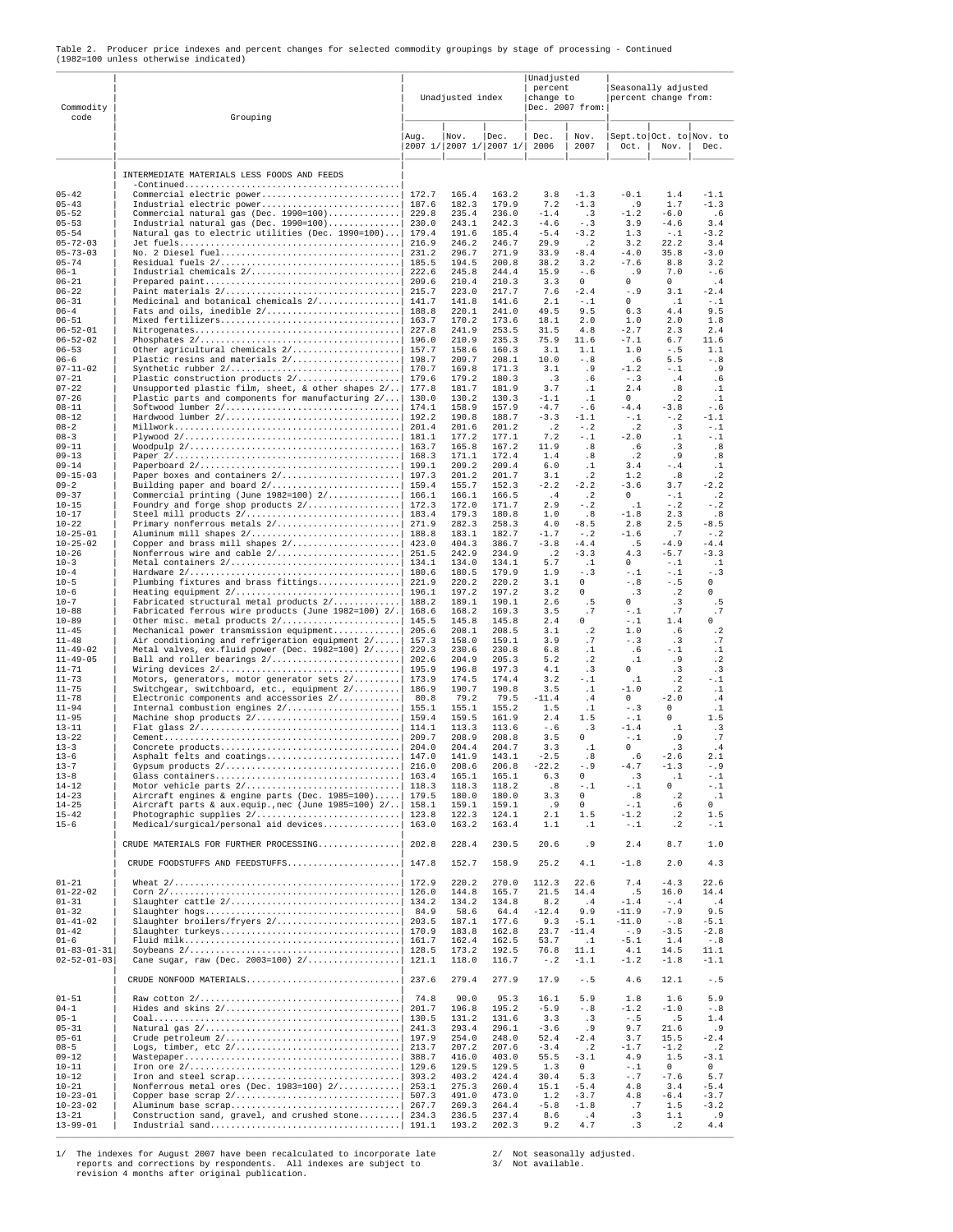## Table 3. Producer price indexes for selected commodity groupings (1982=100 unless otherwise indicated)

|                                                                      |                                                                                  |                | Unadjusted index 1/ |                |
|----------------------------------------------------------------------|----------------------------------------------------------------------------------|----------------|---------------------|----------------|
| Commodity<br>code                                                    | Grouping                                                                         | Aug. 2007      | Nov. 2007           | Dec. 2007      |
|                                                                      | Finished Goods $(1967=100)$<br>All commodities                                   | 466.1<br>172.4 | 480.7<br>179.4      | 478.7<br>178.6 |
|                                                                      | MAJOR COMMODITY GROUPS                                                           |                |                     |                |
|                                                                      | Farm products and processed foods and feeds                                      | 157.8          | 162.1               | 166.1          |
| 01<br>02                                                             | Farm products<br>Processed foods and feeds                                       | 140.4<br>166.6 | 150.6<br>167.9      | 159.6<br>169.4 |
|                                                                      | Industrial commodities                                                           | 174.9          | 182.3               | 180.7          |
| 03                                                                   | Textile products and apparel                                                     | 126.2          | 126.7               | 126.7          |
| 04                                                                   | Hides, skins, leather, and related products                                      | 172.6          | 172.0               | 171.8          |
| 05<br>06                                                             | Fuels and related products and power<br>Chemicals and allied products $2/\ldots$ | 176.3<br>215.0 | 198.4<br>224.6      | 192.6<br>225.2 |
| 07                                                                   | Rubber and plastic products                                                      | 155.7          | 156.6               | 157.1          |
| 08                                                                   | Lumber and wood products                                                         | 193.2          | 189.7               | 189.4          |
| 09                                                                   | Pulp, paper, and allied products                                                 | 217.6          | 220.4               | 220.5          |
| 10                                                                   | Metals and metal products                                                        | 195.5          | 195.2               | 194.3          |
| 11<br>12                                                             | Machinery and equipment<br>Furniture and household durables                      | 127.0<br>144.5 | 127.1<br>144.9      | 127.5<br>145.3 |
| 13                                                                   | Nonmetallic mineral products                                                     | 186.3          | 186.0               | 186.2          |
| 14                                                                   | Transportation equipment                                                         | 154.2          | 157.1               | 156.5          |
| 15                                                                   | Miscellaneous products                                                           | 209.7          | 211.6               | 212.2          |
|                                                                      | Industrial commodities less fuels and related<br>products and power              | 171.1          | 173.1               | 173.2          |
|                                                                      | OTHER COMMODITY GROUPINGS                                                        |                |                     |                |
| $01 - 1$                                                             | Fruits and melons, fresh and dry vegetables,                                     |                |                     |                |
| $01 - 2$                                                             | and tree nuts                                                                    | 130.5<br>136.5 | 155.0<br>162.6      | 174.2<br>189.4 |
| $01 - 3$                                                             | Slaughter livestock                                                              | 122.2          | 116.3               | 118.2          |
| $01 - 4$                                                             | Slaughter poultry                                                                | 194.2          | 183.5               | 172.1          |
| $01 - 5$                                                             | Plant and animal fibers                                                          | 75.7           | 90.7                | 96.1           |
| $01 - 7$                                                             | Chicken eggs                                                                     | 156.0          | 219.7               | 240.3          |
| $01 - 8$<br>$01 - 83$                                                | Hay, hayseeds, and oilseeds                                                      | 162.3<br>141.2 | 201.1<br>188.4      | 217.8<br>208.1 |
| $02 - 1$                                                             | Cereal and bakery products                                                       | 196.5          | 205.4               | 209.6          |
| $02 - 2$                                                             | Meats, poultry, and fish                                                         | 145.6          | 139.7               | 140.9          |
| $02 - 22$                                                            | Processed poultry                                                                | 135.7          | 131.6               | 130.4          |
| $02 - 5$<br>$02 - 6$                                                 | Sugar and confectionery                                                          | 169.2          | 168.0<br>167.3      | 169.3<br>167.0 |
| $02 - 63$                                                            | Beverages and beverage materials<br>Packaged beverage materials                  | 165.7<br>162.3 | 166.8               | 166.7          |
| $02 - 7$                                                             | Fats and oils                                                                    | 210.1          | 234.1               | 248.9          |
| $03 - 81$                                                            |                                                                                  | 127.0          | 127.3               | 127.2          |
| $04 - 4$                                                             | Other leather and related products                                               | 156.7          | 156.7               | 156.7          |
| $05 - 3$<br>$05 - 4$                                                 | Electric power                                                                   | 253.8<br>173.4 | 315.4<br>168.2      | 315.9<br>167.3 |
| $05 - 7$                                                             | Refined petroleum products                                                       | 213.0          | 252.8               | 237.3          |
| $06 - 3$                                                             | Drugs and pharmaceuticals                                                        | 325.7          | 327.1               | 328.0          |
| $06 - 5$                                                             | Agricultural chemicals and products                                              | 184.1          | 192.1               | 201.8          |
| $06 - 7$                                                             | Other chemicals and allied products                                              | 162.1          | 164.4               | 165.7          |
| $07 - 1$<br>$07 - 11$                                                | Rubber and rubber products<br>Rubber, except natural rubber                      | 141.1<br>169.8 | 142.0<br>169.0      | 142.6<br>170.4 |
| $07 - 13$                                                            | Miscellaneous rubber products                                                    | 155.4          | 155.7               | 156.3          |
| $07 - 2$                                                             | Plastic products                                                                 | 166.3          | 167.3               | 167.9          |
| $08 - 1$<br>$09 - 1$                                                 | Pulp, paper, and products, excluding building<br>paper and board                 | 176.8<br>186.9 | 167.3<br>191.4      | 165.9<br>191.6 |
| $09 - 15$                                                            | Converted paper and paperboard products                                          | 188.0          | 191.1               | 191.6          |
| $10 - 1$                                                             | Iron and steel                                                                   | 200.5          | 198.5               | 201.2          |
| $10 - 2$                                                             | Nonferrous metals                                                                | 247.5          | 247.7               | 239.7          |
| $10 - 25$<br>$11 - 3$                                                | Nonferrous mill shapes<br>Metalworking machinery and equipment                   | 222.6<br>164.6 | 214.3<br>164.7      | 210.6<br>165.1 |
| $11 - 4$                                                             | General purpose machinery and equipment                                          | 184.7          | 185.6               | 186.2          |
| $11 - 6$                                                             | Special industry machinery                                                       | 182.9          | 183.7               | 183.8          |
| $11 - 7$                                                             | $Electrical$ machinery and equipment                                             | 113.1          | 112.8               | 113.1          |
| $11 - 9$                                                             | Miscellaneous machinery and equipment                                            | 154.9          | 155.4               | 156.4          |
|                                                                      | Other household durable goods<br>Concrete ingredients                            | 169.5<br>221.4 | 169.8<br>222.5      | 169.8<br>223.0 |
|                                                                      |                                                                                  |                |                     |                |
|                                                                      | Motor vehicles and equipment                                                     | 130.9          | 134.1               | 133.2          |
|                                                                      | Toys, sporting goods, small arms, etc                                            | 141.0          | 141.6               | 141.8          |
| $12 - 6$<br>$13 - 2$<br>$14 - 1$<br>$15 - 1$<br>$15 - 4$<br>$15 - 9$ | Photographic equipment and supplies<br>Other miscellaneous products              | 109.9<br>155.1 | 108.8<br>157.7      | 110.1<br>158.0 |

1/ Data for August 2007 have been revised to reflect the availability of late reports and corrections by respondents. All data are subject to revision 4 months after original

publication. 2/ Prices of some items in this grouping are lagged 1 month.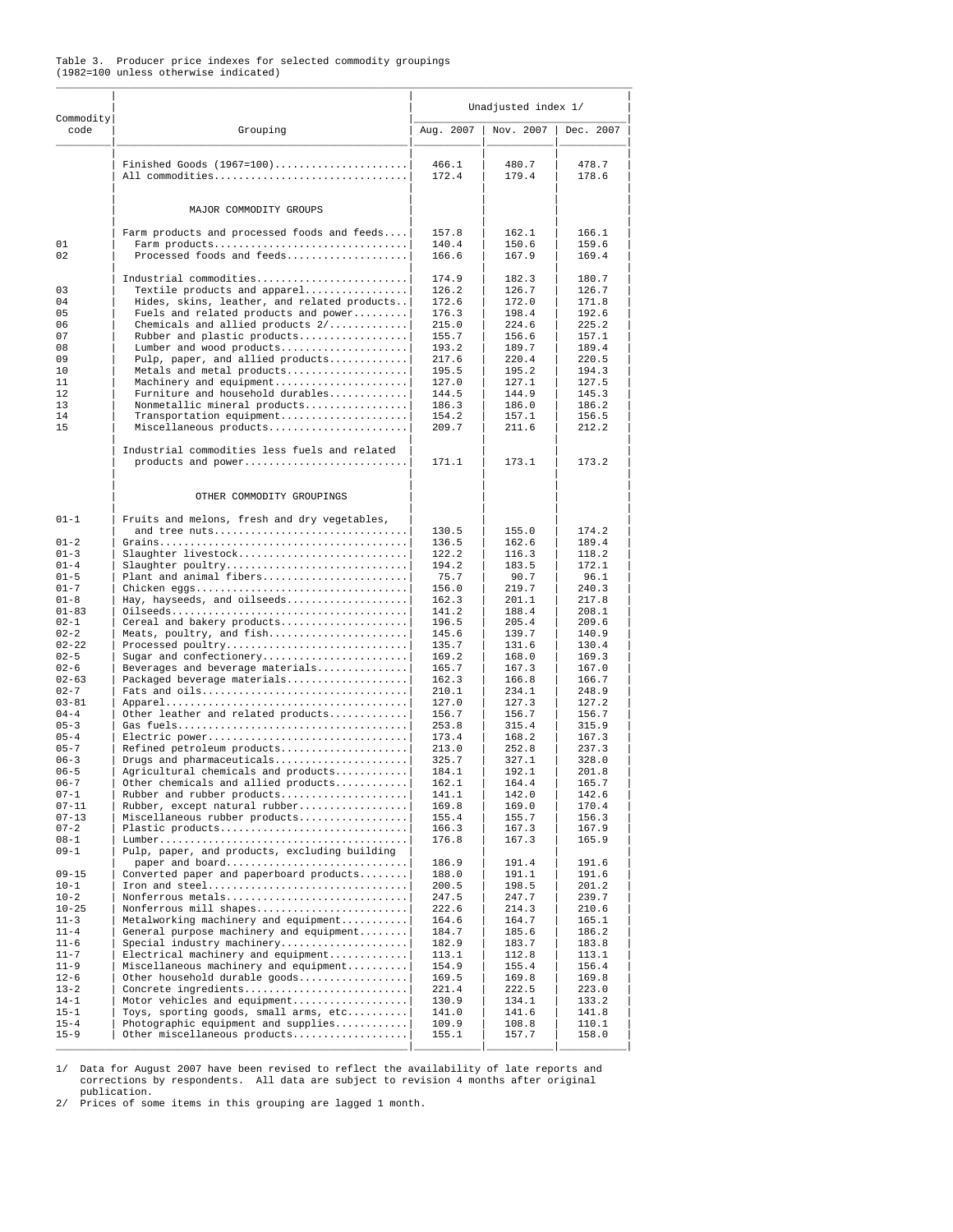| Industry   | Industry 1/                                                                   | Index            |                | Index                           |                | Percent change<br>to_Dec._2007_from: |                  |  |
|------------|-------------------------------------------------------------------------------|------------------|----------------|---------------------------------|----------------|--------------------------------------|------------------|--|
| code       |                                                                               | base             | Aug.           | Nov.<br>2007 2/ 2007 2/ 2007 2/ | Dec.           | Dec.<br>2006                         | Nov.<br>2007     |  |
|            | Total mining, utilities, and manufacturing<br>industries                      |                  |                | 106.8                           | 106.2          |                                      |                  |  |
|            |                                                                               | 12/06            | 104.2          |                                 |                | 6.2                                  | $-0.6$           |  |
| 211        | Total mining industries<br>Oil and gas extraction                             | 12/84            | 212.5<br>254.1 | 253.8<br>320.6                  | 251.4<br>317.5 | 18.5<br>23.9                         | $- .9$<br>$-1.0$ |  |
| 212        | Mining (except oil & gas)                                                     | 12/85<br> 12/03  | 160.8          | 165.6                           | 163.5          | 8.5                                  | $-1.3$           |  |
| 213        | Mining support activities                                                     | 12/03            | 168.6          | 168.8                           | 168.4          | $-3.9$                               | $- 0.2$          |  |
| 221        |                                                                               | 12/03            | 130.8          | 127.8                           | 127.5          | 3.7                                  | $-$ .2           |  |
|            | Total manufacturing industries                                                | 12/84            | 163.0          | 167.9                           | 166.7          | 6.2                                  | $-.7$            |  |
| 311        |                                                                               | 12/84            | 160.3          | 161.3                           | 162.9          | 8.7                                  | 1.0              |  |
| 312<br>313 | Beverage & tobacco mfg<br>Textile mills                                       | 12/03 <br> 12/03 | 109.9<br>108.6 | 111.2<br>109.5                  | 111.2<br>109.6 | 4.0<br>2.6                           | 0<br>$\cdot$ 1   |  |
| 314        | Textile product mills                                                         | 12/03            | 109.7          | 110.1                           | 110.5          | 1.4                                  | .4               |  |
| 315        | Apparel manufacturing                                                         | 12/03            | 101.5          | 101.9                           | 101.7          | .9                                   | $-$ .2           |  |
| 316        | Leather and allied product manufacturing                                      | 12/84            | 149.9          | 150.5                           | 150.6          | 2.0                                  | $\cdot$ 1        |  |
| 321        | Wood product manufacturing                                                    | 12/03            | 107.8          | 106.1                           | 105.9          | $- . 1$                              | $-$ .2           |  |
| 322        | Paper manufacturing                                                           | 12/03            | 115.6          | 117.8                           | 118.1          | 3.3                                  | .3               |  |
| 323        | Printing and related support activities                                       | 12/03            | 106.8          | 107.3                           | 107.6          | 1.2                                  | $\cdot$ 3        |  |
| 324        | Petroleum and coal products manufacturing                                     | 12/84            | 258.0          | 305.1                           | 286.9          | 32.5                                 | $-6.0$           |  |
| 325        | Chemical mfg                                                                  | 12/84            | 204.9          | 208.8                           | 210.6          | 6.9                                  | .9               |  |
| 326<br>327 | Plastics and rubber products mfg<br>Nonmetallic mineral product manufacturing | 12/84 <br> 12/84 | 151.3<br>166.5 | 152.3<br>166.3                  | 152.9<br>166.6 | 1.5<br>1.2                           | .4<br>$\cdot$ 2  |  |
| 331        | Primary metal mfg                                                             | 12/84            | 192.1          | 189.3                           | 188.6          | 1.1                                  | $- .4$           |  |
| 332        | Fabricated metal product mfg                                                  | 12/84            | 162.9          | 163.6                           | 164.0          | 3.1                                  | $\cdot$ 2        |  |
| 333        | Machinery manufacturing                                                       | 12/03            | 112.3          | 112.7                           | 113.0          | 2.5                                  | .3               |  |
| 334        | Computer & electronic product mfg                                             | 12/03            | 93.5           | 92.8                            | 92.8           | $-3.5$                               | $\Omega$         |  |
| 335        | $Electrical equipment$ and appliance $mfg$ .                                  | 12/03            | 123.6          | 124.2                           | 123.9          | 3.9                                  | $-$ .2           |  |
| 336        | Transportation equipment manufacturing                                        | 12/03            | 104.2          | 106.4                           | 105.9          | 1.0                                  | $- . 5$          |  |
| 337        | Furniture & related product mfg                                               | 12/84            | 165.7          | 166.4                           | 166.6          | 1.8                                  | $\cdot$ 1        |  |
| 339        | Miscellaneous mfg                                                             | 12/03            | 107.0          | 107.6                           | 107.7          | 2.2                                  | $\cdot$ 1        |  |
|            | Total trade industries                                                        | 12/06            | 104.4          | 104.3                           | 105.9          | 5.9                                  | 1.5              |  |
|            | Total wholesale trade industries                                              | 12/06            | 104.0          | 103.2                           | 102.9          | 2.9                                  | $- . 3$          |  |
| 423        | Merchant wholesalers, durable goods                                           | 06/04            | 111.2          | 109.6                           | 113.9          | 5.9                                  | 3.9              |  |
| 424        | Merchant wholesalers, nondurable goods                                        | 06/05            | 114.3          | 114.1                           | 107.7          | $-1.0$                               | $-5.6$           |  |
| 425        | Wholesale trade agents and brokers                                            | 06/05            | 106.7          | 107.1                           | 108.7          | 5.2                                  | 1.5              |  |
|            | Total retail trade industries                                                 | 12/06            | 104.7          | 105.2                           | 108.1          | 8.1                                  | 2.8              |  |
| 441        | Motor vehicle and parts dealers                                               | 12/03            | 114.9          | 116.1                           | 115.5          | 2.9                                  | $- . 5$          |  |
| 442        | Furniture and home furnishings stores                                         | 12/03            | 119.6          | 121.2                           | 120.7          | 4.4                                  | $-$ .4           |  |
| 443<br>444 | Electronics and appliance stores<br>Bldg material and garden equip and supp   | 12/03            | 109.8          | 106.4                           | 106.8          | 14.0                                 | .4               |  |
|            |                                                                               | 12/03            | 120.8          | 117.5                           | 118.5          | $\cdot$ 3                            | .9               |  |
| 445        | Food and beverage stores                                                      | 12/99            | 140.1          | 139.9                           | 139.6          | 3.6                                  | $-$ .2           |  |
| 446        | Health and personal care stores                                               | 12/03            | 124.3          | 123.9                           | 124.1          | 3.8                                  | $\cdot$ 2        |  |
| 447        | Gasoline stations                                                             | 06/01            | 71.3           | 72.8                            | 102.7          | 95.6                                 | 41.1             |  |
| 448        | Clothing and clothing accessories stores                                      | 12/03            | 106.8          | 110.0                           | 107.4          | 1.5                                  | $-2.4$           |  |
| 451        | Sporting goods, hobby, book and music stores                                  | 12/03            | 106.1          | 107.4                           | 106.5          | 7.3                                  | $- 0.8$          |  |
| 452        | General merchandise stores                                                    | 12/03            | 112.3          | 110.9                           | 112.8          | 6.6                                  | 1.7              |  |
| 454        | Nonstore retailers                                                            | 12/03            | 128.3          | 127.9                           | 131.1          | .7                                   | 2.5              |  |
|            | Transportation and warehousing industries                                     | 12/06            | 105.4          | 106.2                           | 106.3          | 6.3                                  | $\cdot$ 1        |  |
|            | $Transportation$ industries                                                   | 12/06            | 104.6          | 105.5                           | 105.2          | 5.2                                  | $- . 3$          |  |
| 481        | Air transportation                                                            | 12/92            | 189.1          | 187.8                           | 183.7          | 6.8                                  | $-2.2$           |  |
| 482<br>483 | Rail transportation<br>Water transportation                                   | 12/96<br> 12/03  | 142.6<br>114.7 | 146.0<br>114.2                  | 148.4<br>114.4 | 9.5<br>2.7                           | 1.6<br>$\cdot$ 2 |  |
| 484        | Truck transportation                                                          | 12/03            | 115.5          | 117.3                           | 117.7          | 3.7                                  | .3               |  |
| 486110     | Pipeline transportation of crude oil                                          | 06/86            | 141.4          | 141.4                           | 141.4          | 3.2                                  | 0                |  |
| 486910     | Refined petroleum product pipeline                                            |                  |                |                                 |                |                                      |                  |  |
|            | transport                                                                     | 06/86            | 134.2          | 134.1                           | 134.3          | 6.7                                  | $\cdot$ 1        |  |
| 488        | Transportation support activities                                             | 12/03            | 109.6          | 110.2                           | 110.5          | 4.0                                  | .3               |  |
|            | Delivery and warehouse industries                                             | 12/06            | 107.6          | 108.2                           | 109.2          | 9.2                                  | .9               |  |
| 491        | Postal service                                                                | 06/89            | 175.5          | 175.5                           | 175.5          | 6.6                                  | $\mathbf 0$      |  |
| 492        | Couriers and messengers<br>Warehousing and storage                            | 12/03            | 132.2          | 133.8                           | 136.3          | 13.3                                 | 1.9              |  |
| 493        |                                                                               |                  | 12/06  101.9   | 101.9                           | 103.0          | 3.0                                  | 1.1              |  |

Table 4. Producer price indexes for the net output of selected industries and industry groups, not seasonally adjusted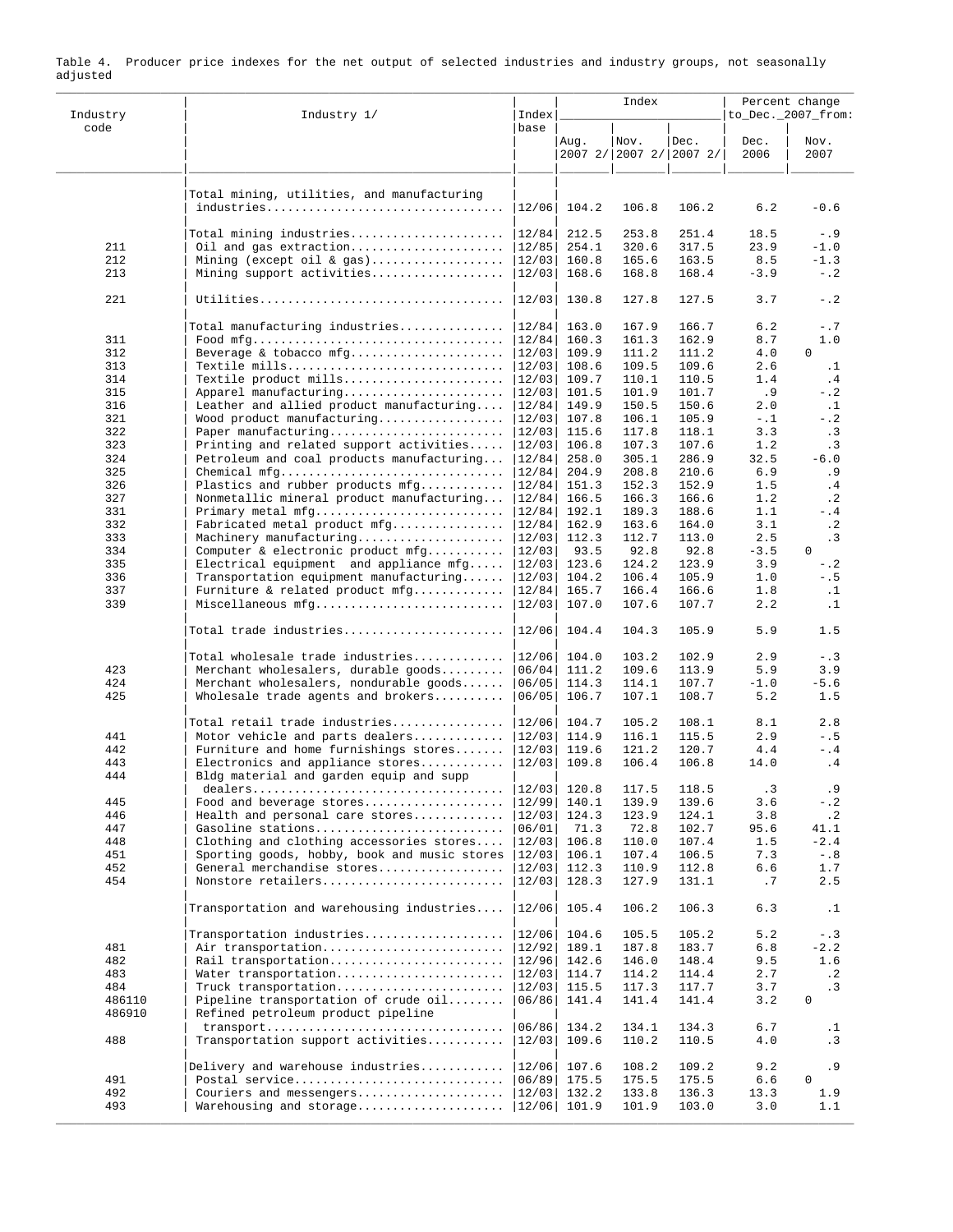| Industry       | Industry 1/                                                                             | Index |       | Index                           |       | Percent change<br>to_Dec._2007_from: |              |
|----------------|-----------------------------------------------------------------------------------------|-------|-------|---------------------------------|-------|--------------------------------------|--------------|
| code           |                                                                                         | base  | Aug.  | Nov.<br>2007 2/ 2007 2/ 2007 2/ | Dec.  | Dec.<br>2006                         | Nov.<br>2007 |
|                |                                                                                         |       |       |                                 |       |                                      |              |
|                | Total traditional service industries                                                    | 12/06 | 101.9 | 102.4                           | 101.5 | 1.5                                  | $-0.9$       |
|                | Information                                                                             | 12/06 | 101.0 | 101.2                           | 101.0 | 1.0                                  | $-$ .2       |
| 511            | Publishing industries, except Internet                                                  | 12/03 | 108.4 | 108.6                           | 108.5 | 1.4                                  | $-1.1$       |
| 515            | Broadcasting, except Internet                                                           | 12/03 | 98.7  | 102.1                           | 101.2 | $-2.5$                               | $- .9$       |
| 517            | Telecommunications                                                                      | 12/03 | 101.3 | 101.3                           | 100.9 | 1.2                                  | $-$ .4       |
| 5181           | ISPs and Web search portals                                                             | 06/04 | 72.5  | 72.3                            | 72.1  | $-0.8$                               | $- . 3$      |
| 5182           | Data processing and related services                                                    | 12/03 | 100.4 | 100.4                           | 100.4 | .5                                   | $\mathbf{0}$ |
|                | Selected health care industries                                                         | 12/06 | 102.2 | 103.6                           | 103.5 | 3.5                                  | $- . 1$      |
| 6211           | Offices of physicians                                                                   | 12/96 | 122.2 | 123.0                           | 122.9 | 4.2                                  | $- .1$       |
| 6215           | Medical and diagnostic laboratories                                                     | 12/03 | 107.7 | 107.5                           | 107.8 | 3.1                                  | .3           |
| 6216           | Home health care services                                                               | 12/96 | 123.9 | 125.0                           | 124.9 | 2.1                                  | $-1$         |
| 621991         | Blood and organ banks                                                                   | 06/06 | 103.8 | 104.5                           | 104.3 | 3.3                                  | $-$ .2       |
| 622            | Hospitals                                                                               | 12/92 | 158.0 | 161.4                           | 160.9 | 3.1                                  | $- . 3$      |
| 6231           | Nursing care facilities                                                                 | 12/03 | 115.7 | 115.5                           | 116.2 | 4.9                                  | . 6          |
| 62321          | Residential mental retardation facilities                                               | 12/03 | 113.2 | 113.4                           | 114.3 | 3.9                                  | .8           |
|                | Other selected traditional service                                                      |       |       |                                 |       |                                      |              |
|                | industries                                                                              | 12/06 | 102.1 | 102.2                           | 100.9 | . 9                                  | $-1.3$       |
| 5221           | Depository credit intermediation                                                        | 12/03 | 115.9 | 116.2                           | 107.6 | $-4.9$                               | $-7.4$       |
| 523            | Security, commodity contracts and like                                                  |       |       |                                 |       |                                      |              |
|                |                                                                                         | 12/03 | 120.4 | 121.5                           | 122.1 | 5.2                                  | .5           |
| 524            | Insurance carriers and related activities                                               | 12/03 | 107.7 | 107.8                           | 108.0 | 1.0                                  | $\cdot$ 2    |
| 53112<br>53113 | Lessors of nonres bldg (exc miniwarehouse)<br>Lessors of miniwarehouse and self storage | 12/03 | 107.9 | 107.7                           | 109.8 | 1.7                                  | 1.9          |
|                |                                                                                         | 12/03 | 113.8 | 110.9                           | 109.9 | .9                                   | $- .9$       |
| 5312           | Offices of real estate agents and brokers                                               | 12/03 | 111.1 | 110.5                           | 109.8 | $-0.8$                               | $-0.6$       |
| 5321           | Automotive equipment rental and leasing                                                 | 06/01 | 122.3 | 119.1                           | 117.8 | $-3.0$                               | $-1.1$       |
| 532412         | Other heavy machinery rental and leasing                                                | 12/03 | 118.1 | 118.6                           | 118.9 | . 9                                  | .3           |
| 5411           | Legal services                                                                          | 12/96 | 153.8 | 155.2                           | 155.0 | 5.5                                  | $-$ .1       |
| 5413           | Architectural, engineering and related                                                  |       |       |                                 |       |                                      |              |
|                | $s$ ervices                                                                             | 12/96 | 140.8 | 140.5                           | 141.0 | 3.4                                  | 0.4          |
| 5416           | Management and technical consulting services                                            | 06/06 | 102.4 | 103.4                           | 103.1 | 2.2                                  | $- . 3$      |
| 54181          | Advertising agencies                                                                    | 12/03 | 105.1 | 105.1                           | 105.1 | .4                                   | $\Omega$     |
| 5613           | Employment services                                                                     | 12/96 | 121.9 | 122.3                           | 122.2 | 1.2                                  | $-1$         |
| 56151          | Travel agencies                                                                         | 12/03 | 101.0 | 101.3                           | 101.2 | 2.1                                  | $-1$         |
| 56172          | Janitorial services                                                                     | 12/03 | 105.5 | 105.8                           | 106.1 | 1.2                                  | .3           |
| 5621           | Waste collection                                                                        | 12/03 | 107.9 | 109.6                           | 107.7 | 1.6                                  | $-1.7$       |
| 61142          | Computer training                                                                       | 06/06 | 104.1 | 104.5                           | 104.5 | 4.0                                  | $\Omega$     |
| 71311          | Amusement and theme parks                                                               | 06/06 | 106.8 | 106.2                           | 108.2 | 6.2                                  | 1.9          |
| 71391          | Golf courses and country clubs                                                          | 12/05 | 104.7 | 104.4                           | 104.3 | 2.0                                  | $-1.1$       |
| 71394          | Fitness and recreational sports centers                                                 | 12/04 | 99.8  | 100.6                           | 101.1 | 3.1                                  | .5           |
| 721            | Accommodation                                                                           | 12/96 | 147.2 | 144.1                           | 143.8 | 5.7                                  | $-$ .2       |
| 8113           | Commercial machinery repair and maintenance. $ 06/06 $                                  |       | 102.2 | 102.2                           | 103.7 | 3.0                                  | 1.5          |

|                       |  |  |  |  |  |  |  | Table 4. Producer price indexes for the net output of selected industries and industry groups, not seasonally |
|-----------------------|--|--|--|--|--|--|--|---------------------------------------------------------------------------------------------------------------|
| adjusted -- Continued |  |  |  |  |  |  |  |                                                                                                               |

1/ Indexes in this table are derived from the net-output-weighted industry price indexes. Because of differences in coverage and aggregation methodology, they will generally not match the movements of similarly titled indexes which are derived from traditional commodity groupings.

2/ The indexes for August 2007 have been recalculated to incorporate late reports and corrections by respondents. All indexes are subject to revision 4 months after original publication.

3/ Not available.

Note: NAICS replaced the SIC system beginning with the release of PPI data for January 2004.